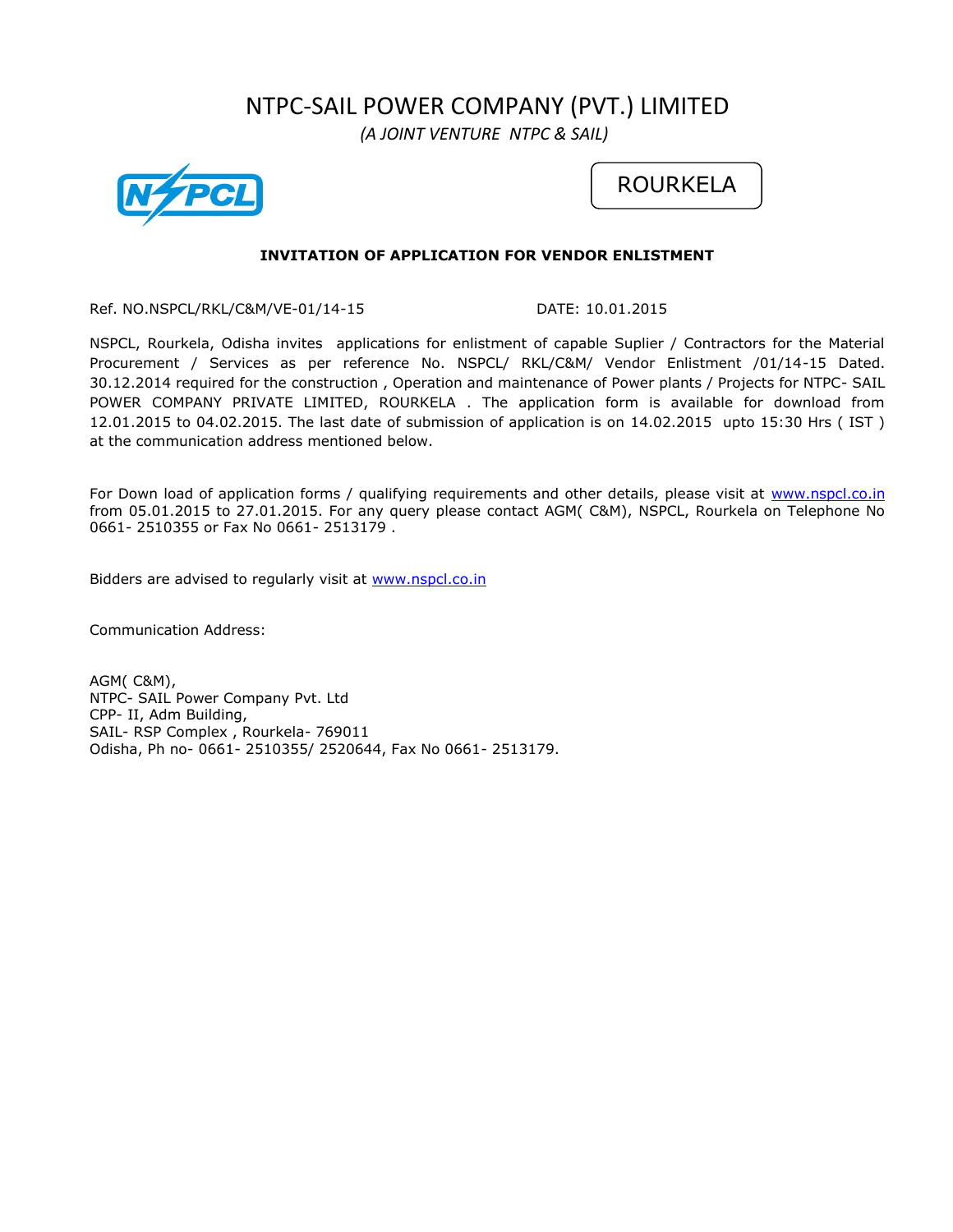NSPCL Rourkela, Odisha ( a joint venture of NTPC & SAIL) invites sealed applications from eligible Venders for enlistment of following items / Services for 2 X 60 MW power plant for a period of three years.

| Pkg Code | Description of Services (works) / Materials                                | Enlistment Fee<br>(Non<br>Refundable in RS. |  |
|----------|----------------------------------------------------------------------------|---------------------------------------------|--|
| А.       | <b>For Supply items</b>                                                    |                                             |  |
| 14001    | Supply of Cast Basalt Lined MS Pipes                                       | $500/-$                                     |  |
| 14002    | Supply of ERW MS Pipes, Dia 219.10 mm, Thickness 9.5 mm                    | $500/-$                                     |  |
| 14003    | Supply of Spares for Fan Rotor & Casing                                    | $500/-$                                     |  |
| 14004    | Supply of Conveyor Belts                                                   | $500/-$                                     |  |
| 14005    | Supply of Cement                                                           | $500/-$                                     |  |
| 14006    | Supply of Concentrated Sulphuric Acid, 98% Conc                            | $500/-$                                     |  |
| 14007    | Supply of Hydrogen Gas                                                     | $500/-$                                     |  |
| 14008    | Supply of Coal Burner Fuel Nozzle Tips                                     | $500/-$                                     |  |
| 14009    | Supply of Coal Burner Fuel Nozzle                                          | $500/-$                                     |  |
| В.       | <b>For Services (Works)</b>                                                |                                             |  |
| 14010    | Miscellaneous Electrical Maintenance                                       | Rs. 1000/-                                  |  |
| 14011    | BMC for Package ACs and evaporative cooling Fans.                          | Rs. 500/                                    |  |
| 14012    | BMC of HT LT Motor and Transformer                                         | Rs. 1000/                                   |  |
| 14013    | AMC of C&I Equipments                                                      | Rs. 500/-                                   |  |
| 14014    | Manafacturing of Ash brick                                                 | Rs. 500/                                    |  |
| 14015    | Pressure parts maintenance                                                 | Rs. 1000/                                   |  |
| 14016    | AMC of coal and oil firing                                                 | Rs. 1000/                                   |  |
| 14017    | AMC of milling and rotary equipments                                       | Rs.1000/                                    |  |
| 14018    | AMC of TG and offsite equipments                                           | Rs. 1000/                                   |  |
| 14019    | BMC of Rubber lining, FRP lining and other associated jobs in<br>DM Plant. | Rs. 500/                                    |  |
| 14020    | Deployment of Back hoe excavator and tipper                                | Rs. 1000/                                   |  |
| 14021    | BMC of conveyor belt laying, jointing, patching and pully<br>lagging       | Rs. 1000/                                   |  |
| 14022    | AMC of CHP equipments and conveyor system                                  | Rs. 1000/                                   |  |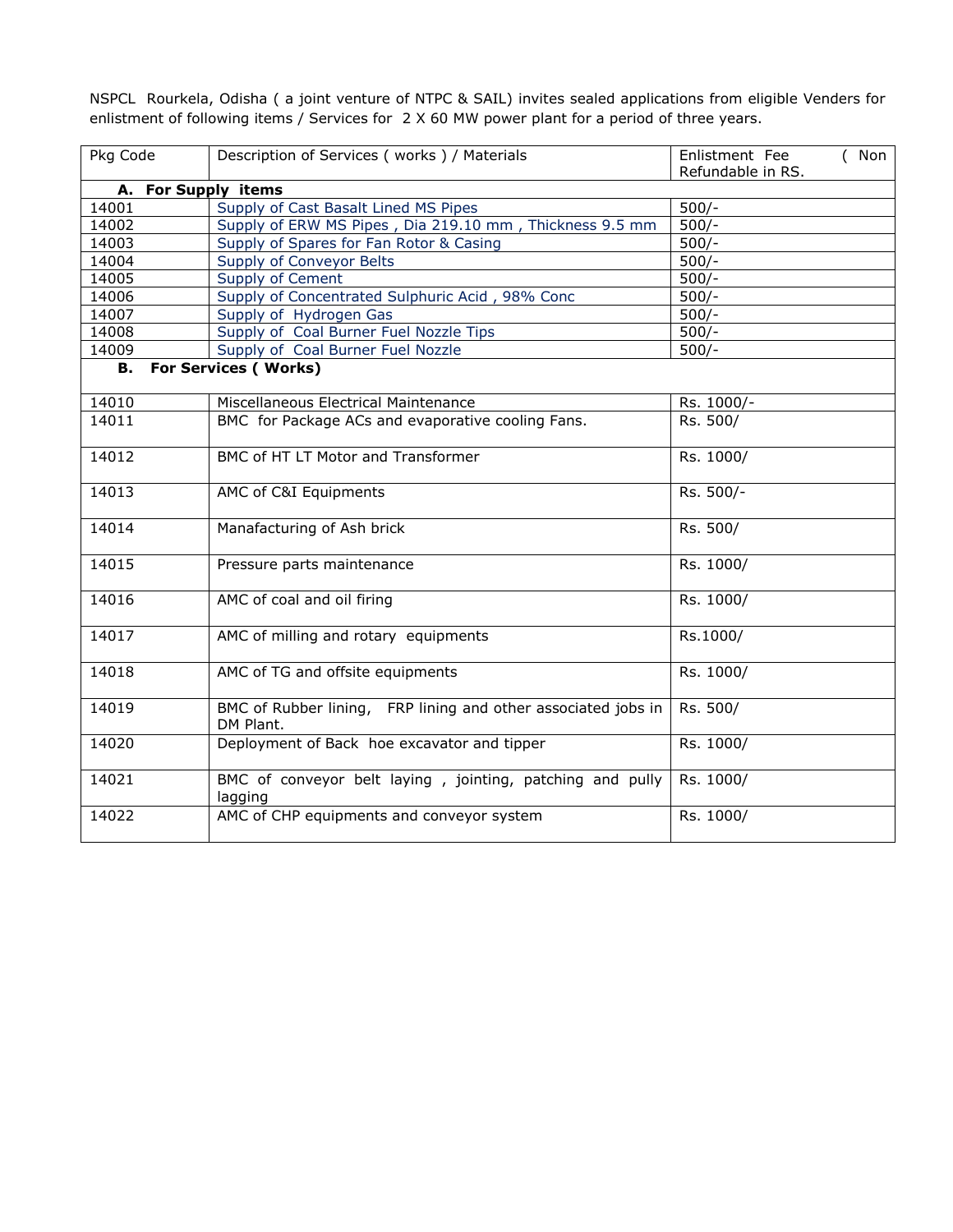a) Cost of Enlistment fee : Amount as indicated above.

No cost is required to purchase / download the application form. However , amount as indicated above is to be deposited along with submission of empanelment/ enlistment documents, failing which application shall not be considered for empanelment/ enlistment purpose. Small scale industries registered with NSIC/ MSME shall be exempted from payment of cost of enlistment fee. This shall be subject to submission of a self certified / notorized legible copy of valid registration certificate giving details , such as items/ Services for which registered, validity, monetary limits etc.

- b) Period of down loading Application form : From 12.01.2015 to 04.02.2015.
- c) Last date of submission at given address : 14.02.2015.

The application form is available for download from website/ Collection from office of AGM ( C&M), NSPCL, Rourkela upto 04.02.2015. Application form , qualifying requirements & Enlistment fee along with instructions to applicants are elaborated hereunder.

- 1. Application form: The prescribed Application form enclosed herewith should be furnished by all the applicants ( Both Supplier & contractor ) for the applicable / relevant clauses.
- 2. Enlistment fee: Application form to be submitted by the vender along with the enlistment fee as specified against each item/ contract above in the form of crossed account payee Demand draft / Banker Cheque from a nationalized Bank/ Scheduled Bank drawn in favour of NTPC SAIL POWER COMPANY PVT. LTD, payable at Rourkela. No other mode of payment is acceptable.
	- 2.1. Applicants applying for multiple packages for supply cases (category A) need to pay application fee for each package separately.
	- 2.2. For contract cases (category B) applicants applying for multiple packages need to pay only single enlistment fee. However the single application fee should be the highest one of the group of packages for which application are submitted. (Example : If an applicant applied for both packages code 14014 & package 14015 single application fee of RS. 1000.00 need to be paid).
	- 2.3. All the applicants registered with NSIC & MSME are exempted from enlistment fee.
- 3. Qualifying Requirements (QR): "QR" for each package has been mentioned separately. Applicants have to meet relevant QR of the package for which application is submitted. All necessary documents as mentioned in the each QR have to be submitted along with application.
- 4. How to apply:
	- a) Interested applicant should submit application form as prescribed duly filled in and signed along with covering letter in the letter head of the company.
	- b) Application must accompany with necessary enlistment fee as instructed in details.
	- c) Applicants registered with NSIC/MSME must furnish copy of the certificate to avail exemption of application fee.
	- d) Applicant must meet qualifying requirements as specified for each package. All supporting documents as mentioned in the QR should be submitted along with application.
	- e) The application for vendor registration complete in all respect should be sent in a sealed envelope super-scribing "Application for vendor enlistment for --- --- ---- ---- --- ---- --- - (Pkg Code)".
	- f) The application should be addressed to AGM(C&M), NSPCL, CPP-II, RSP Complex, Rourkela-769011, Odisha.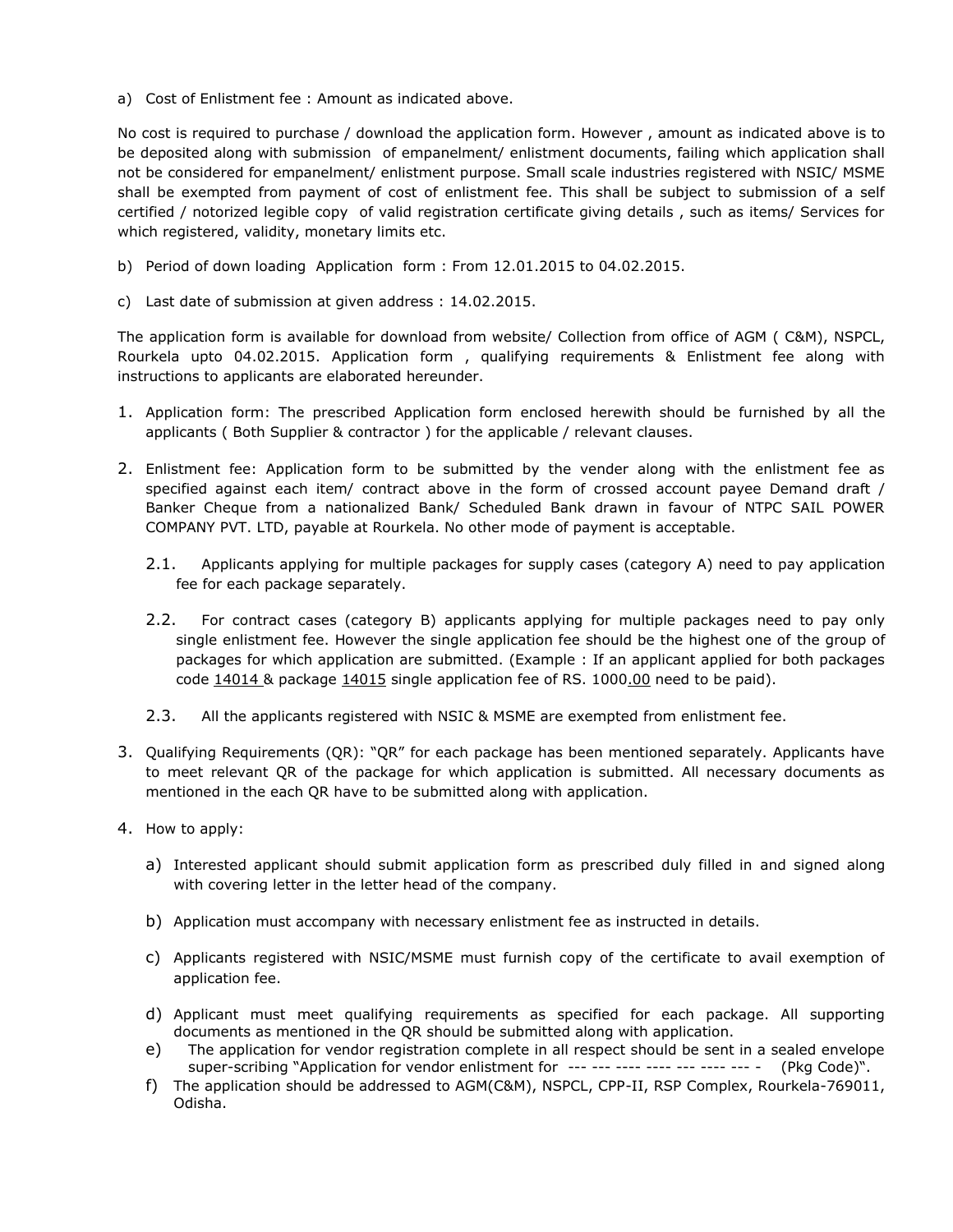# 5. **General Note:**

- a) Any information/data furnished by the Applicant found to be incorrect or false or misleading at any point of time would render him liable to be debarred from the Enlistment.
- b) NSPCL reserves the right to cross check and confirm the information /details furnished by the Applicant.
- c)Notwithstanding anything contained in this application for Enlistment, NSPCL reserves the right to accept or reject any application and annul the process and reject all applications at any time without assigning any reasons and any liabilities or any obligation for such acceptance, rejection or annulment.
- d) NSPCL will process all future procurements / contracts through e-procurement / e-tender ( SRM ) only. All the interested applicants should have required facility for the same.
- e) Application without requisite application fee as specified above shall not be considered for Vendor Enlistment.
- f) NSPCL , Rourkela shall not be responsible for any postal delay , loss or non receipt of documents sent through post/courier.
- g) If the date of submission coincides with a holiday, the submission date shall be shifted to next working day.
- h) Application Documents are not transferable.
- i) "Enlistment" word as used shall pertain to listing of vendor in our records only.
- j) The enlistment shall remain valid for three years.
- k) All cost incurred by applicants for preparing and submitting the application , providing clarification or any other expenses whatsoever shall be borne by applicants themselves.
- l) The information sought shall be filled in completely and wherever not applicable it should be written as "Not Applicable". Incomplete Applications or Application Forms received without relevant supporting documents may be summarily rejected and may not be considered. If space is inadequate in any column, separate sheets should be used to give complete details, up to date information and support document copies.
- m) NSPCL reserves right to add/ enlist agencies based on the existing information / credentials of those agencies who are already working or worked with NSPCL Rourkela in the past after collection of requisite enlistment fee directly.
- n) The vendors/contractors who are already working and/or worked in NSPCL are also required to apply according to the above procedure failing which their names may not be considered.
- o) The vendors/contractors, who are banned from business dealings by any of the NSPCL/ NTPC unit, shall not be considered.
- p) Based on details furnished by intending agencies , NSPCL will evaluate the capacity and capability of the agencies with respect to ORGANISTAION, TECHNICAL EXPERTISE, FINANCIAL SOUNDNESS AND PAST EXPERIENCE to enlist agencies for any procurement/works, NSPCL decision shall be final in this regard.
- q) Separate application forms should be submitted for enlistment against each package.
- r) Mere enlistment of a supplier/contractor do not confer any right to the supplier/contractor to be included in any bidder list for a particular tender. Supplier/contractor who are desirous of enlistment should also produce original work order/purchase order and other documents in original as and when asked by NSPCL for verification. Decision of NSPCL Rourkela would be final and no further correspondence will be entertained.
- s) The enlisted vendor shall have to furnish bid security/EMD, wherever asked for in the tender.

# **Address for Communication and submission of Completed Application from:**

# **Additional General Manager (C&M),**

**Contracts & Materials Management Department** NTPC-SAIL Power Company Private Limited**,** (A Joint Venture of NTPC & SAIL)NSPCL, CPP-II, Administrative Building, SAIL-RSP Complex, Rourkela, Odisha -769011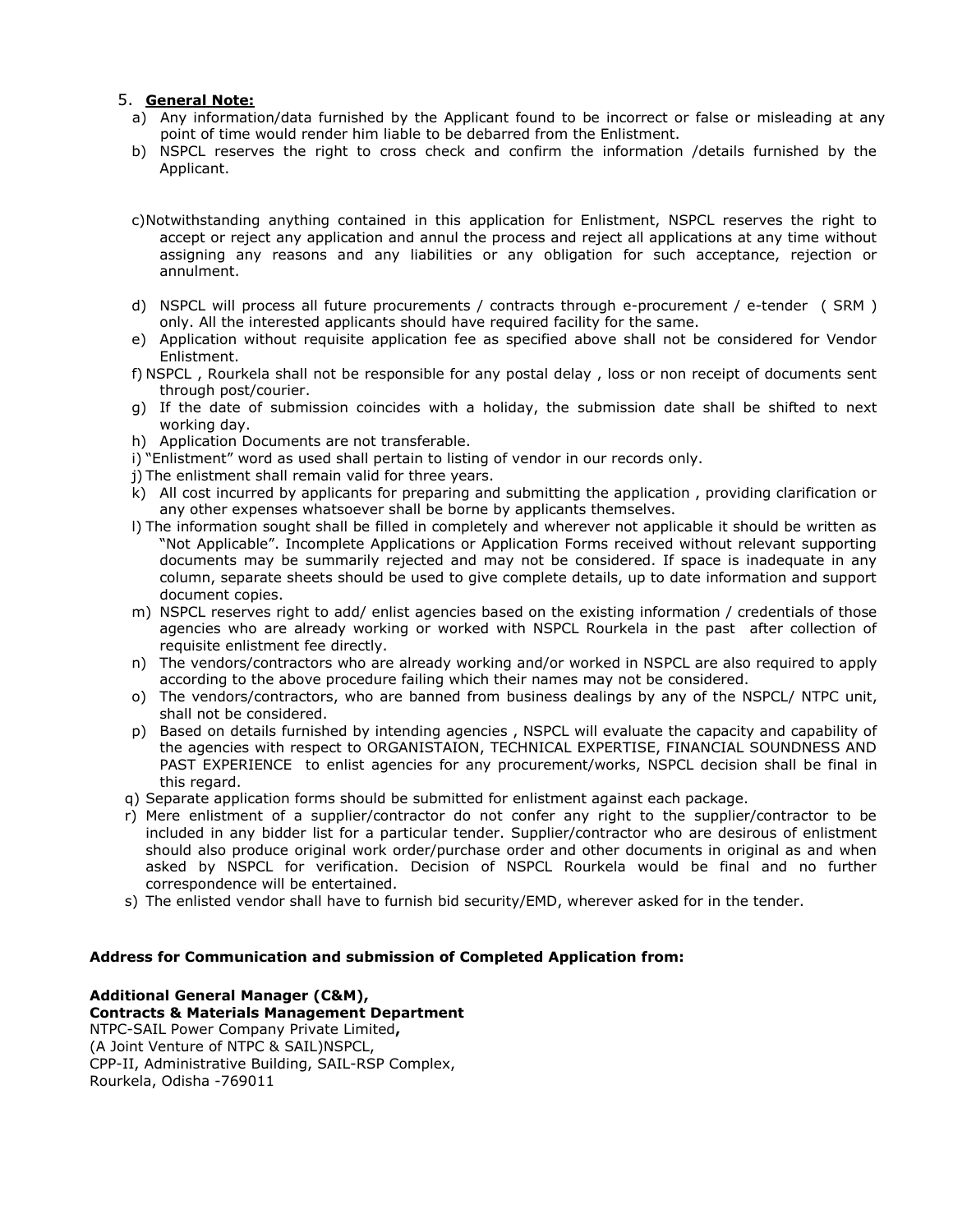|            | Application Form for Enlistment of Suppliers / Contractors                                                                                  |                        |                           |               |          |  |
|------------|---------------------------------------------------------------------------------------------------------------------------------------------|------------------------|---------------------------|---------------|----------|--|
| 1.0        | <b>GENERAL:</b>                                                                                                                             |                        |                           |               |          |  |
| 1.1        | Name of the Organization                                                                                                                    |                        |                           |               |          |  |
|            | Full Address for correspondence :                                                                                                           |                        |                           |               |          |  |
|            | Telephone & Fax No. etc.                                                                                                                    |                        |                           |               |          |  |
| 1.2        | Mobile No. of the Concerned Person(s)                                                                                                       |                        |                           |               |          |  |
|            | Email address                                                                                                                               |                        |                           |               |          |  |
|            | Website address                                                                                                                             |                        |                           |               |          |  |
|            | i) Registered Office                                                                                                                        |                        |                           |               |          |  |
|            | ii) Regional Offices                                                                                                                        |                        |                           |               |          |  |
| 1.3<br>(a) | Whether Registered with any other Deptt./<br>Registration No. Category Govt. / Quasi Govt.<br>Organization etc (Preferably in Power         | Deptt/<br>Organization | Regn. No.                 |               | Products |  |
|            | Sector/Industry). Attach attested copies of<br>certificates                                                                                 |                        |                           |               |          |  |
| 1.3        | i) Whether the Industry is SSI/NSIC certified                                                                                               | i)<br>ii)              | Yes/No<br>Yes/No          |               |          |  |
| (b)        | ii) documentary evidence submitted                                                                                                          |                        |                           |               |          |  |
|            | Organizational set up of the company in<br>detail                                                                                           |                        |                           |               |          |  |
| 1.4        | <b>Whether Company</b><br>i)<br>ii) Whether Partnership                                                                                     | i)                     | Yes/ No                   |               |          |  |
|            | iii) Whether Individual                                                                                                                     |                        | ii) Yes/No<br>iii) Yes/No |               |          |  |
|            | case of companies, date, place<br>of<br>In<br>certified<br>of<br>Registration<br>and<br>copies<br>Memorandum of Association and Articles of | Enclosed : Yes/No      |                           |               |          |  |
| 1.5<br>(a) | Association to be furnished                                                                                                                 | Name of Directors      |                           | <b>Status</b> |          |  |
|            |                                                                                                                                             |                        |                           |               |          |  |
|            |                                                                                                                                             |                        |                           |               |          |  |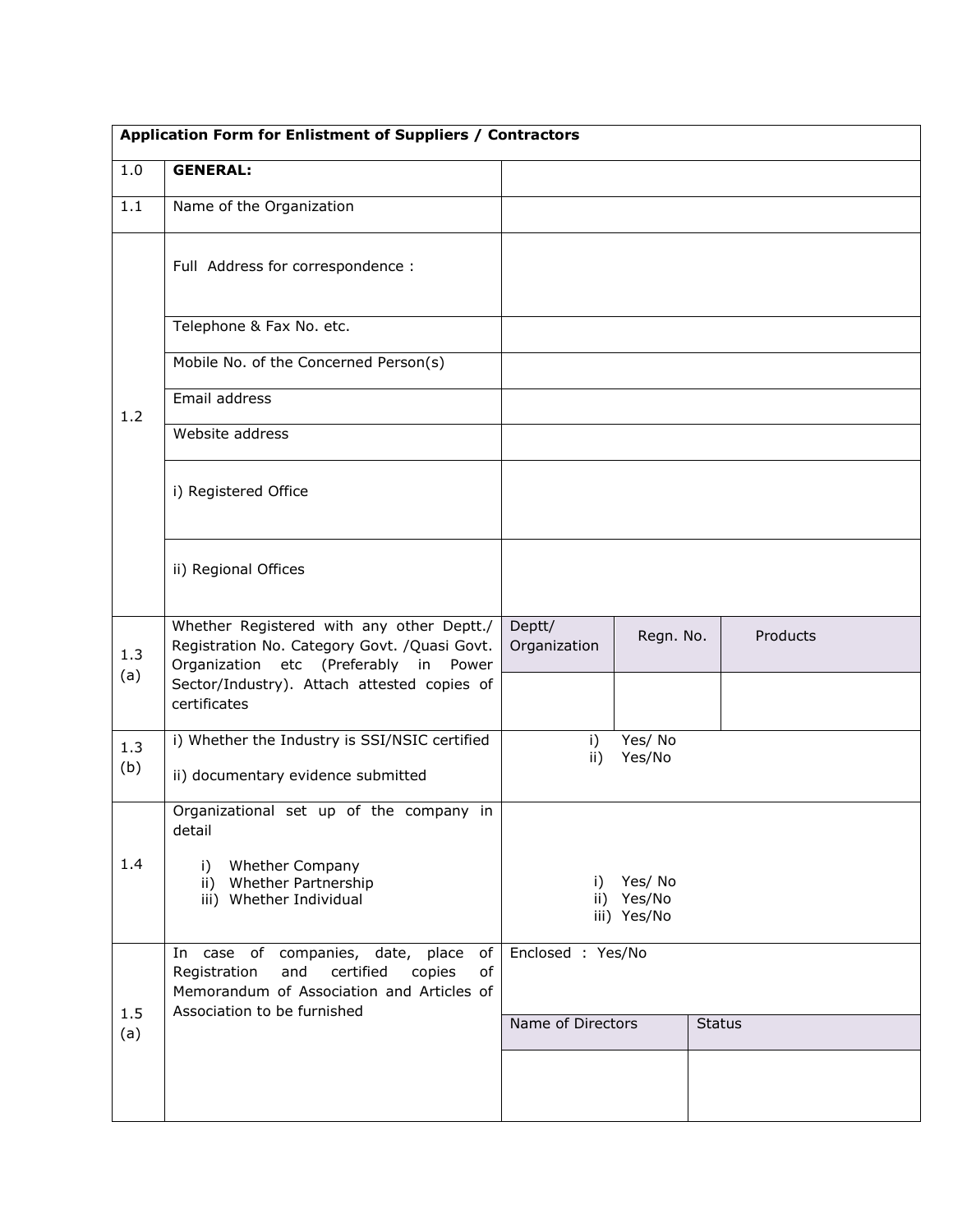|                | Names, Addresses and particulars<br>of all<br>the Directors should be furnished                                                                                                                                                     |                       |          |  |  |
|----------------|-------------------------------------------------------------------------------------------------------------------------------------------------------------------------------------------------------------------------------------|-----------------------|----------|--|--|
|                |                                                                                                                                                                                                                                     |                       |          |  |  |
|                |                                                                                                                                                                                                                                     |                       |          |  |  |
|                |                                                                                                                                                                                                                                     | Name<br>0f<br>Partner | Address  |  |  |
| 1.5            | In case of partnership firm the names of all<br>the partners and their addresses are to be<br>furnished. Attested copies of Partnership                                                                                             |                       |          |  |  |
| (b)            | deed to be attached. Original partnership<br>deed to be produced for Verification on<br>demand.                                                                                                                                     |                       |          |  |  |
|                |                                                                                                                                                                                                                                     |                       |          |  |  |
|                |                                                                                                                                                                                                                                     |                       |          |  |  |
| 1.5<br>(c)     | In case of individual following may be<br>furnished.                                                                                                                                                                                |                       |          |  |  |
|                | full name                                                                                                                                                                                                                           |                       |          |  |  |
|                | address                                                                                                                                                                                                                             |                       |          |  |  |
|                | Place and nature of business                                                                                                                                                                                                        |                       |          |  |  |
|                | Cell no, ph no, email address                                                                                                                                                                                                       |                       |          |  |  |
| 1.6            | Name & address of allied concerns, if any).                                                                                                                                                                                         |                       |          |  |  |
|                | Whether already registered or applied for<br>registration in any other station of NSPCL or                                                                                                                                          | Yes / No              |          |  |  |
| 1.7            | applied for registration in any other name<br>either in individual or partnership                                                                                                                                                   | If Yes, details:      |          |  |  |
| 1.8<br>(a)     | A solvency certificate granted by a 1 <sup>st</sup> Class<br>Magistrate or a certificate of the banker<br>about turnover of transaction and financial<br>capacity, original to be produced on demand<br>(one copy must be enclosed) | Enclosed              | - Yes/No |  |  |
| 1.8<br>(b)     | Balance sheet of the firm for previous THREE<br>financial year attested by a Chartered<br>Accountant (to be enclosed)                                                                                                               | Enclosed<br>- Yes/No  |          |  |  |
| 1.9            | Please give following along with copy of<br>certificate / registration                                                                                                                                                              |                       |          |  |  |
| $\mathbf{1}$   | PAN No                                                                                                                                                                                                                              |                       |          |  |  |
| $\overline{2}$ | Central Sales Tax No                                                                                                                                                                                                                |                       |          |  |  |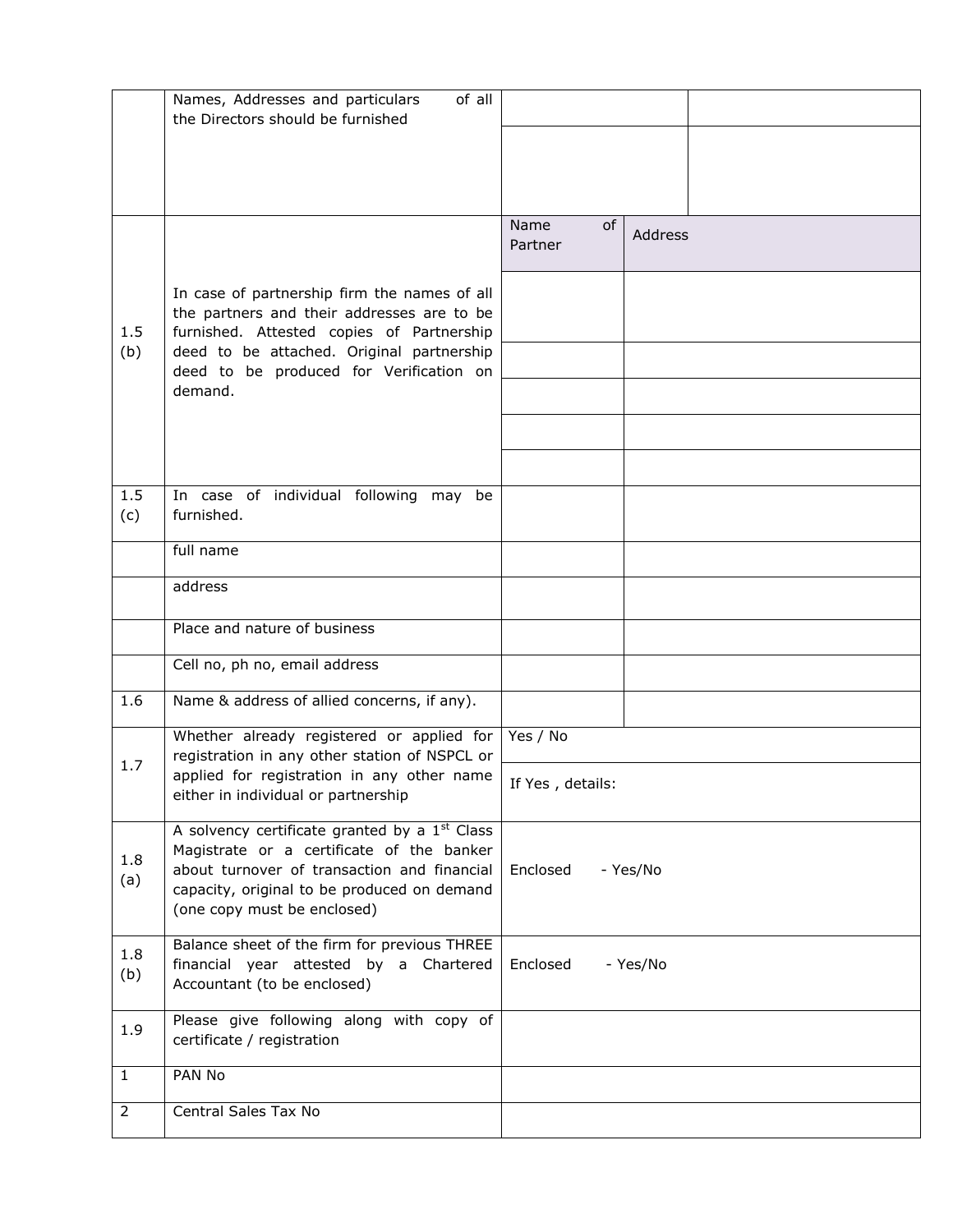| $\mathbf{3}$    | State Sales Tax No                                                                                                                        |       |                             |    |                                              |       |        |      |  |
|-----------------|-------------------------------------------------------------------------------------------------------------------------------------------|-------|-----------------------------|----|----------------------------------------------|-------|--------|------|--|
| $\overline{4}$  | PF No                                                                                                                                     |       |                             |    |                                              |       |        |      |  |
| $\overline{5}$  | <b>ESIC Registration No</b>                                                                                                               |       |                             |    |                                              |       |        |      |  |
| 6               | Service Tax Registration No                                                                                                               |       |                             |    |                                              |       |        |      |  |
| 1.10            | Details of relatives employed in NSPCL<br>giving full particulars i.e. name designation<br>and the department unit in which working       |       |                             |    |                                              |       |        |      |  |
| 1.11            | Expansion plan, if any'                                                                                                                   |       |                             |    |                                              |       |        |      |  |
| 1.12            | Brief history of labor Relations in the<br>establishment in last one year. Specify<br>strikes, lockouts, tool-down etc.                   |       |                             |    |                                              |       |        |      |  |
| 1.13            | Any other particulars/ merits in favour                                                                                                   |       |                             |    |                                              |       |        |      |  |
| 1.14            | Whether, Micro, Small or Medium Industry<br>as per MSMED Act '2006                                                                        |       | <b>MICRO</b>                |    | <b>SMALL</b>                                 |       | MEDIUM |      |  |
| 2.0             | <b>TECHNICAL</b>                                                                                                                          |       |                             |    |                                              |       |        |      |  |
|                 |                                                                                                                                           |       | SI <sub>No</sub>            |    | Package<br>Package Name/ Description<br>Code |       |        |      |  |
| 2.1             | Package Code (Pkg Code) of Item for which<br>Registration is sought (please mention the<br>category as specified in the<br>Advertisement) | 1.    |                             |    |                                              |       |        |      |  |
|                 |                                                                                                                                           |       | 2.                          |    |                                              |       |        |      |  |
| 2.2             | If already worked as a supplier/ Contractor<br>(give the following details)                                                               |       |                             |    |                                              |       |        |      |  |
| SI<br><b>No</b> | Name of the Power<br>Station                                                                                                              | Deptt | Items<br>Nature<br>executed | of | Supplies/<br>Work                            | Value |        | Year |  |
| 1.              |                                                                                                                                           |       |                             |    |                                              |       |        |      |  |
| 2.              |                                                                                                                                           |       |                             |    |                                              |       |        |      |  |
| 3.              |                                                                                                                                           |       |                             |    |                                              |       |        |      |  |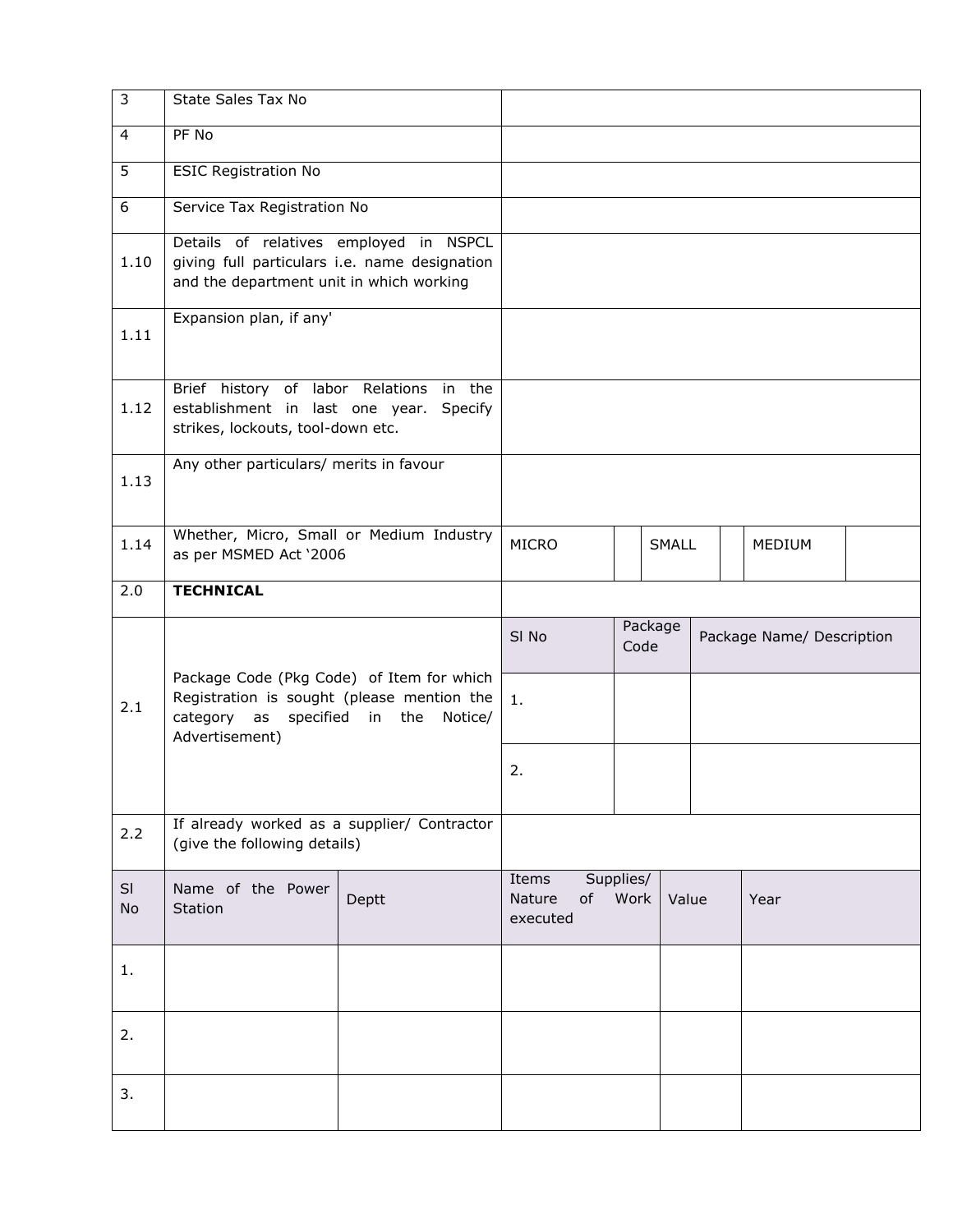| 4.                                        |                                                                    |                                          |                      |          |                   |      |            |
|-------------------------------------------|--------------------------------------------------------------------|------------------------------------------|----------------------|----------|-------------------|------|------------|
| 5.                                        |                                                                    |                                          |                      |          |                   |      |            |
| 2.3                                       | machinery<br>List<br>or<br>manufacturing (if manufacturer)         | available<br>for                         |                      |          |                   |      |            |
| SI<br>No                                  | Name of the machinery                                              | <b>Size</b><br>$\prime$<br>Specification | Nos.                 |          |                   |      |            |
| 1.                                        |                                                                    |                                          |                      |          |                   |      |            |
| 2.                                        |                                                                    |                                          |                      |          |                   |      |            |
| 2.4                                       | If stockist/ dealer, mention details as under                      |                                          |                      |          |                   |      |            |
| SI<br>No                                  | Products                                                           |                                          | Manufacturer         |          | Dealership Ref.No |      | Date       |
| 1.                                        |                                                                    |                                          |                      |          |                   |      |            |
| 2.                                        |                                                                    |                                          |                      |          |                   |      |            |
| 2.5                                       | Details of Testing facilities available                            |                                          |                      |          |                   |      |            |
| $\overline{\mathsf{S}}$<br>No             | <b>Testing Machine</b>                                             |                                          | Specifications       |          | Year of Purchase  |      | <b>Nos</b> |
| 1.                                        |                                                                    |                                          |                      |          |                   |      |            |
| 2.                                        |                                                                    |                                          |                      |          |                   |      |            |
| 2.6                                       | If approved by reputed inspecting agencies,<br>please give details |                                          |                      |          |                   |      |            |
| $\overline{\mathsf{SI}}$<br>$\mathsf{No}$ | <b>Inspecting Agency</b>                                           |                                          | Material<br>Supplied | Customer |                   | Year |            |
| $1. \,$                                   | Lloyds                                                             |                                          |                      |          |                   |      |            |
| 2.                                        | Engineers India Ltd                                                |                                          |                      |          |                   |      |            |
| $\overline{3}$ .                          | <b>NIQA</b>                                                        |                                          |                      |          |                   |      |            |
| 4.                                        | Others                                                             |                                          |                      |          |                   |      |            |
| 2.7                                       | Transport<br>arrangement<br>effecting door delivery                | Available<br>for                         |                      |          |                   |      |            |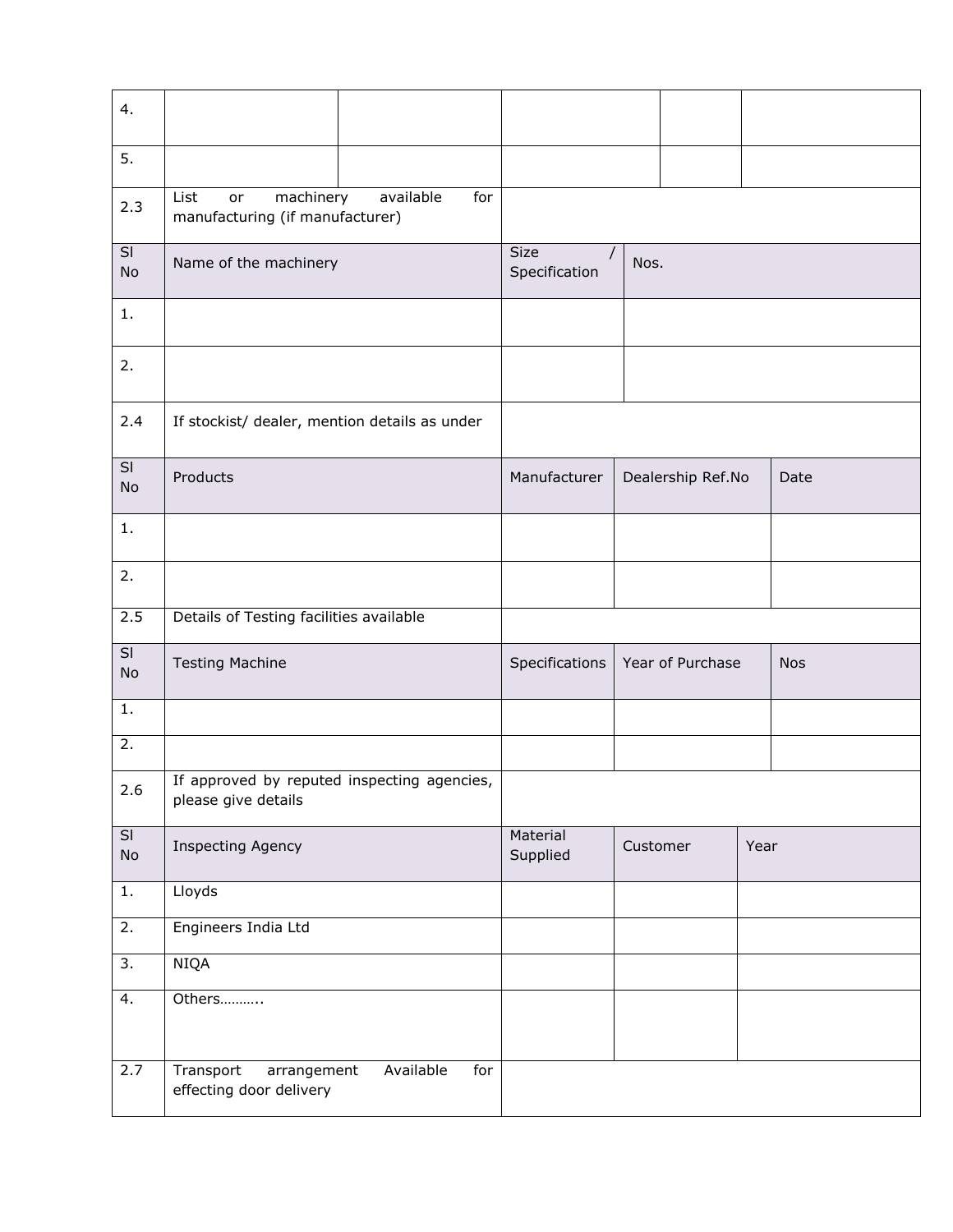| $\overline{2.8}$  | after sales service provided.                                                                                         |               | Facilities / nearest branches from where |                                 |               |                |                     |
|-------------------|-----------------------------------------------------------------------------------------------------------------------|---------------|------------------------------------------|---------------------------------|---------------|----------------|---------------------|
| 2.9               | List of Machinery Available                                                                                           |               | Name of the<br>Machinery                 | Specification No<br><b>Size</b> |               |                |                     |
|                   |                                                                                                                       |               |                                          |                                 |               |                |                     |
|                   |                                                                                                                       |               |                                          |                                 |               |                |                     |
|                   |                                                                                                                       |               |                                          |                                 |               |                |                     |
|                   | of<br>List<br>Personnel                                                                                               | Technical     | SI                                       | Name                            | Qualification | Experience     |                     |
| 2.10              |                                                                                                                       |               |                                          |                                 |               |                |                     |
|                   |                                                                                                                       |               |                                          |                                 |               |                |                     |
|                   |                                                                                                                       |               |                                          |                                 |               |                |                     |
| 2.11              | Mention any other relevant details                                                                                    |               |                                          |                                 |               |                |                     |
| 2.12              | Enclose Must Two Copies Of Catalogues/<br>Pamphlets Specification Sheets Of Products<br>Manufactured/ Marketed by You |               | No.<br>of<br>products                    | No. of catalogues sent          |               |                |                     |
|                   |                                                                                                                       |               |                                          |                                 |               |                |                     |
| $\overline{2.13}$ | Vendors<br><b>Bank</b><br><b>Details</b>                                                                              | Bank A/C. No. |                                          | A/C type                        | A/C. Name     | Banker<br>Name | <b>MICR</b><br>Code |
|                   |                                                                                                                       |               |                                          |                                 |               |                |                     |

| 2.14           | List of enclosures                                           |          |
|----------------|--------------------------------------------------------------|----------|
| $\mathbf{1}$   | Banker's Certificate / Solvency Certificate                  | Yes / No |
| 2              | <b>PAN Card</b>                                              | Yes / No |
| 3              | Central Sales Tax Registration Certificate                   | Yes / No |
| $\overline{4}$ | State Sales Tax Registration Certificate                     | Yes / No |
| 5              | Service Tax Registration                                     | Yes / No |
| 6              | List Important Customers                                     | Yes / No |
| $\overline{7}$ | Performance<br>important<br>Certificate<br>from<br>customers | Yes / No |
| 8              | Balance Sheet for three FYs                                  | Yes / No |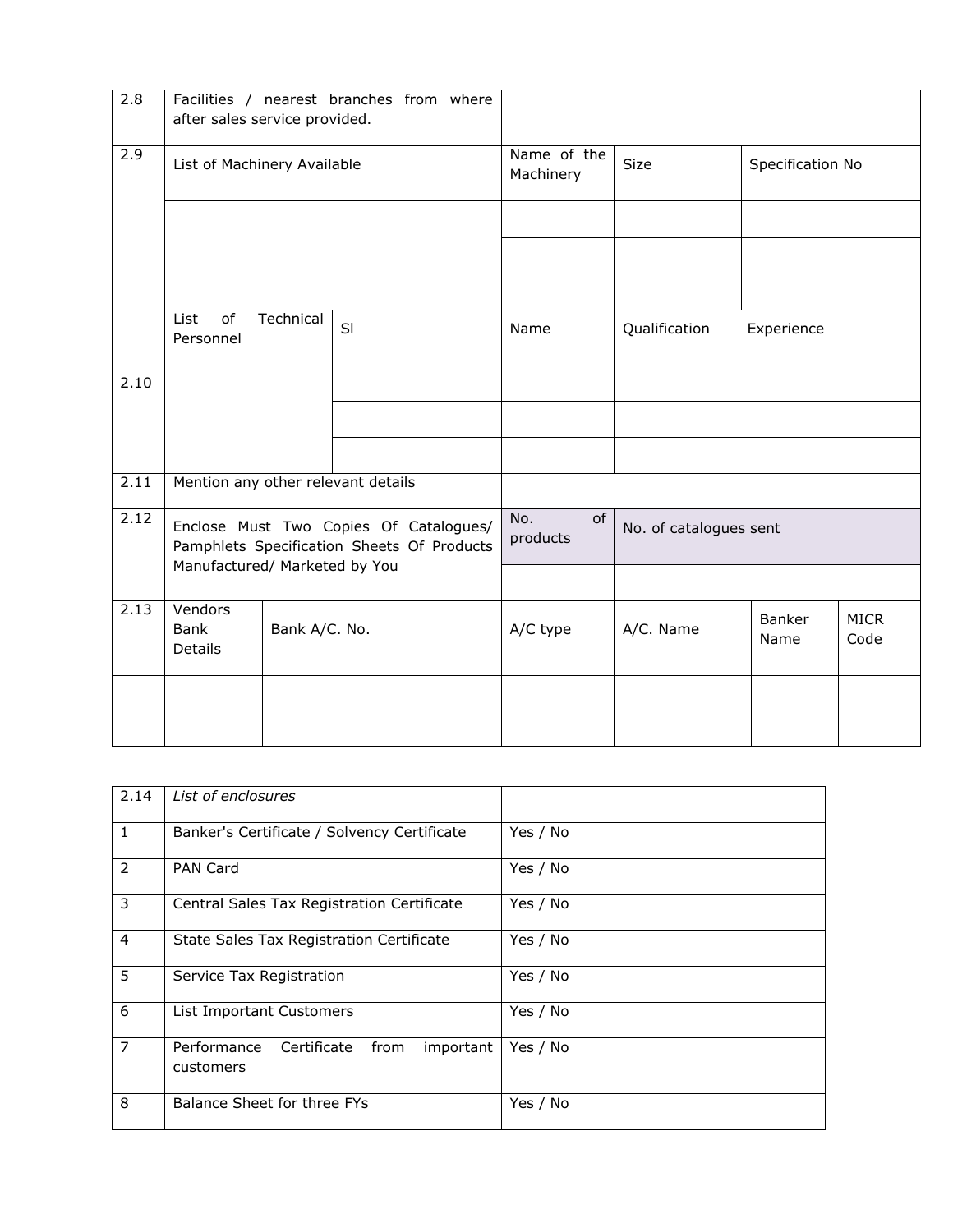| 9              | PF No                                                          | Yes / No                                                                                          |  |  |  |  |
|----------------|----------------------------------------------------------------|---------------------------------------------------------------------------------------------------|--|--|--|--|
| 10             | <b>ESIC Registration No</b>                                    | Yes / No                                                                                          |  |  |  |  |
| 11             | Service Tax Registration No.                                   | Yes / No                                                                                          |  |  |  |  |
|                | complete to the best of my knowledge.                          | I certify that all the information and data furnished by me in this application form are true and |  |  |  |  |
|                |                                                                |                                                                                                   |  |  |  |  |
|                | Signature of the Authorized Person of                          |                                                                                                   |  |  |  |  |
| Applicant      |                                                                |                                                                                                   |  |  |  |  |
| Name           |                                                                |                                                                                                   |  |  |  |  |
|                | Designation                                                    |                                                                                                   |  |  |  |  |
|                | Seal/ Stamp                                                    |                                                                                                   |  |  |  |  |
|                | Phone, Cell no                                                 |                                                                                                   |  |  |  |  |
|                | Email address                                                  |                                                                                                   |  |  |  |  |
| Note:          |                                                                |                                                                                                   |  |  |  |  |
| $\mathbf{1}$   | A separate sheet may be attached to any column where necessary |                                                                                                   |  |  |  |  |
| $\overline{2}$ | Please indicate your priorities for registration               |                                                                                                   |  |  |  |  |
| 3              | Incomplete applications will not be considered                 |                                                                                                   |  |  |  |  |
| $\overline{4}$ | registration is finalized                                      | Vendor need not to correspond on the subject; they shall be informed as soon as                   |  |  |  |  |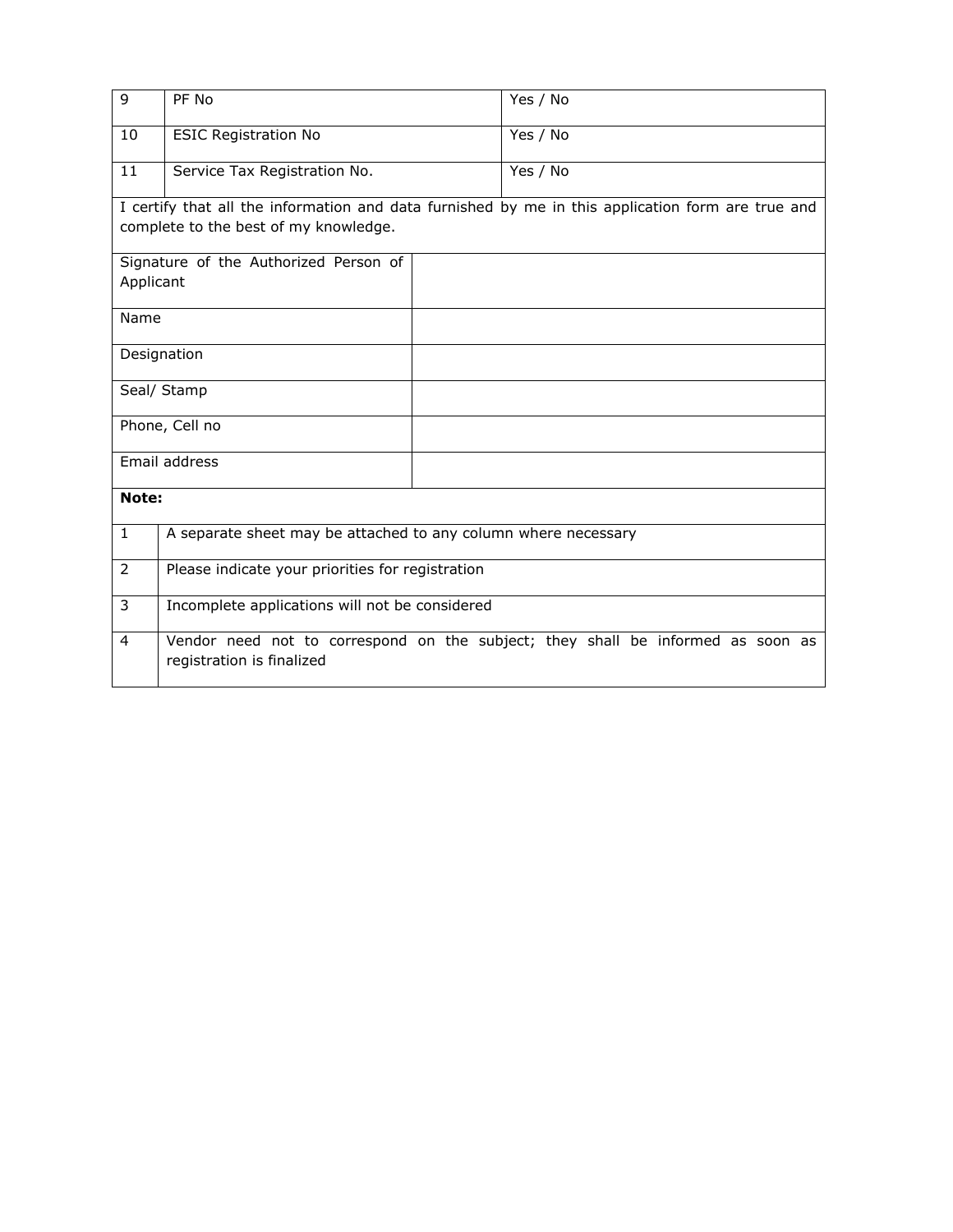# A. **For Supply items**

OR

# **QR for Vendor Registration regarding Supply of Cast Basalt Lined MS Pipes for NSPCL,Rourkela**

# **Package Code – 14001**

The Vendor should meet Qualifying Requirements (QR) stipulated hereunder along with notes

- 1.0 Average Annual Turnover of the vendor in the preceding 03(three) financial years from the last date of submission of application shall not be less than Rs 78 lakhs
- 2.0 The vendor should have successfully executed , during preceding 07(seven years) from the last date of submission of application, the supply of Cast Basalt Lined MS Pipes as per the following :
	- a. Single supply order having value not less than Rs 36 lakhs. OR
	- b. Two supply orders having value not less than Rs 23 lakhs each.
	- c. Three supply orders having value not less than Rs 18 lakhs each.

#### Notes :

i) For QR No 1.0: the vendor shall submit the Audited Balance Sheets and Profit & Loss account for the specified period. In case where audited results for the last FY are not available, certificate of financial statements from a practicing chartered accountant shall also be considered acceptable. Other income shall not be considered for arriving at annual turnover.

 For QR No 2.0: the vendor must submit documentary evidence in support of meeting the QR like copy of supply completion certificate from client/stores Receipt Voucher(SRV)/protocol jointly signed by purchaser & supplier , Purchase Order towards satisfactory completion of supply. The word 'executed' shall mean the value mentioned in the QR for supply completed even if the total purchase order(s) is not completed/closed.

# **QR for Vendor Registration regarding Supply of ERW MS Pipes , Dia 219.10 mm , Thickness 9.5 mm for NSPCL, Rourkela**

# **Package Code – 14002**

The Vendor should meet Qualifying Requirements (QR) stipulated hereunder along with notes

- 1.0 Average Annual Turnover of the vendor in the preceding 03(three) financial years from the last date of submission of application shall not be less than Rs 253 lakhs
- 2.0 The vendor must be a manufacturer and should have successfully executed , during preceding 07(seven years) from the last date of submission of application , the supply of ERW MS Pipes , Dia 219.10 mm , Thickness 9.5 mm as per IS: 3589 or similar size (size ranging from dia 200 mm and above) as per the following :
	- a. Single supply order having value not less than Rs 67 lakhs.
		- OR
- b. Two supply orders having value not less than Rs 42 lakhs each. **ORIGINAL CORPORATION CORPORATION CORPORATION CORPORATION CORPORATION CORPORATION CORPORATION CORPORATION CORP** 
	- c. Three supply orders having value not less than Rs 34 lakhs each.

#### Notes :

i) For QR No 1.0, the vendor shall submit the Audited Balance Sheets and Profit & Loss account for the specified period. In case where audited results for the last FY are not available, certificate of financial statements from a practicing chartered accountant shall also be considered acceptable. Other income shall not be considered for arriving at annual turnover.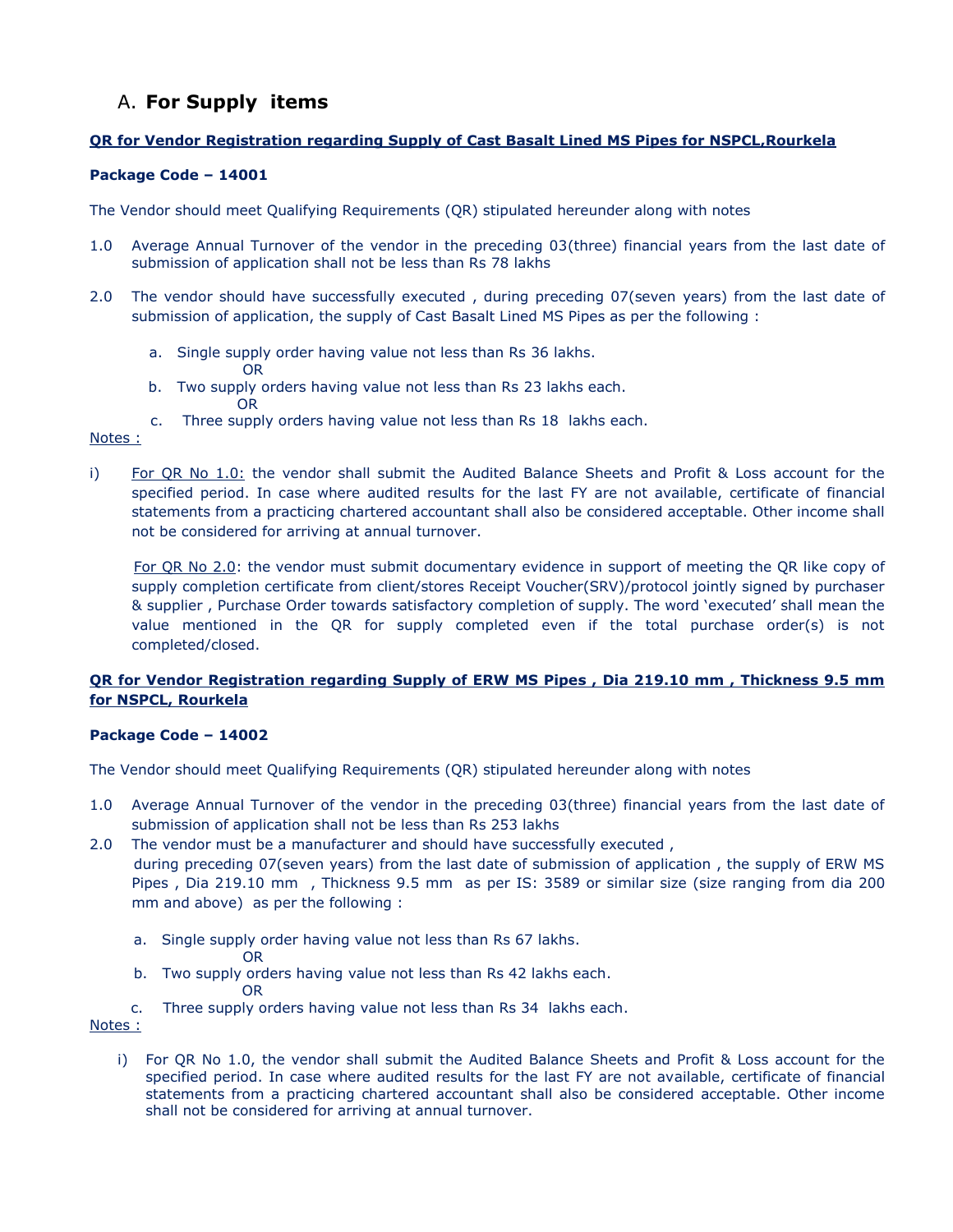ii) For QR No 2.0, the vendor must submit documentary evidence in support of meeting the QR like copy of supply completion certificate from client/stores Receipt Voucher (SRV)/protocol jointly signed by purchaser & supplier, Purchase Order towards satisfactory completion of supply. The word 'executed' shall mean the value mentioned in the QR for supply completed even if the total purchase order(s) is not completed/closed.

#### **QR for Vendor Registration regarding Supply of Spares for Fan Rotor & Casing**

#### **Package Code – 14003**

The Vendor should meet Qualifying Requirements (QR) stipulated hereunder along with notes

- 1.0 Average Annual Turnover of the vendor in the preceding 03(three) financial years from the last date of submission of application shall not be less than Rs 26 lakhs
- 2.0 The vendor must be a manufacturer capable of undertaking dynamic balancing and should have successfully executed, during preceding 07(seven years) from the last date of submission of application, the supply of Fan Rotor and/or Casing or similar mechanical items involving dynamic balancing as per the following :
	- a. Single supply order having value not less than Rs 16 lakhs
- **OR** Service of the state of the state of the state of the state of the state of the state of the state of the state of the state of the state of the state of the state of the state of the state of the state of the state o b. Two supply orders having value not less than Rs 10 lakhs each **OR** Service of the contract of the contract of the contract of the contract of the contract of the contract of
	- c. Three supply orders having value not less than Rs 8 lakhs each

#### Notes :

i) For QR No 1.0, the vendor shall submit the Audited Balance Sheets and Profit & Loss account for the specified period. In case where audited results for the last FY are not available, certificate of financial statements from a practicing chartered accountant shall also be considered acceptable. Other income shall not be considered for arriving at annual turnover.

 For QR No 2.0, the vendor must submit documentary evidence in support of meeting the QR like copy of supply completion certificate from client/stores Receipt Voucher(SRV)/protocol jointly signed by purchaser & supplier , Purchase Order towards satisfactory completion of supply. The word 'executed' shall mean the value mentioned in the QR for supply completed even if the total purchase order(s) is not completed/closed.

#### **QR for Vendor Registration regarding Supply of Conveyor Belts**

#### **Package Code – 14004**

- 1.0 The intending bidder must be manufacturer of FR Grade conveyor belt having in house testing facilities required for testing of conveyor belts as per IS: 1891(part-I) ISO 340, CAN/ CSA-M422- M-87 type C, DIN-53516 as applicable.
- 2.0 Average Annual Turnover of the vendor in the preceding 03(three) financial years from the last date of submission of application shall not be less than Rs 99 lakhs
- 3.0 The vendor should have experience of successfully executed the work of manufacturing and supplying of "FR Grade conveyor belts having tensile strength not less than 1400 KN / Mtr and width of 1400 mm or higher", during preceding 07(seven years) from the last date of submission of application, the supply of Conveyor Belt or similar items as per the following :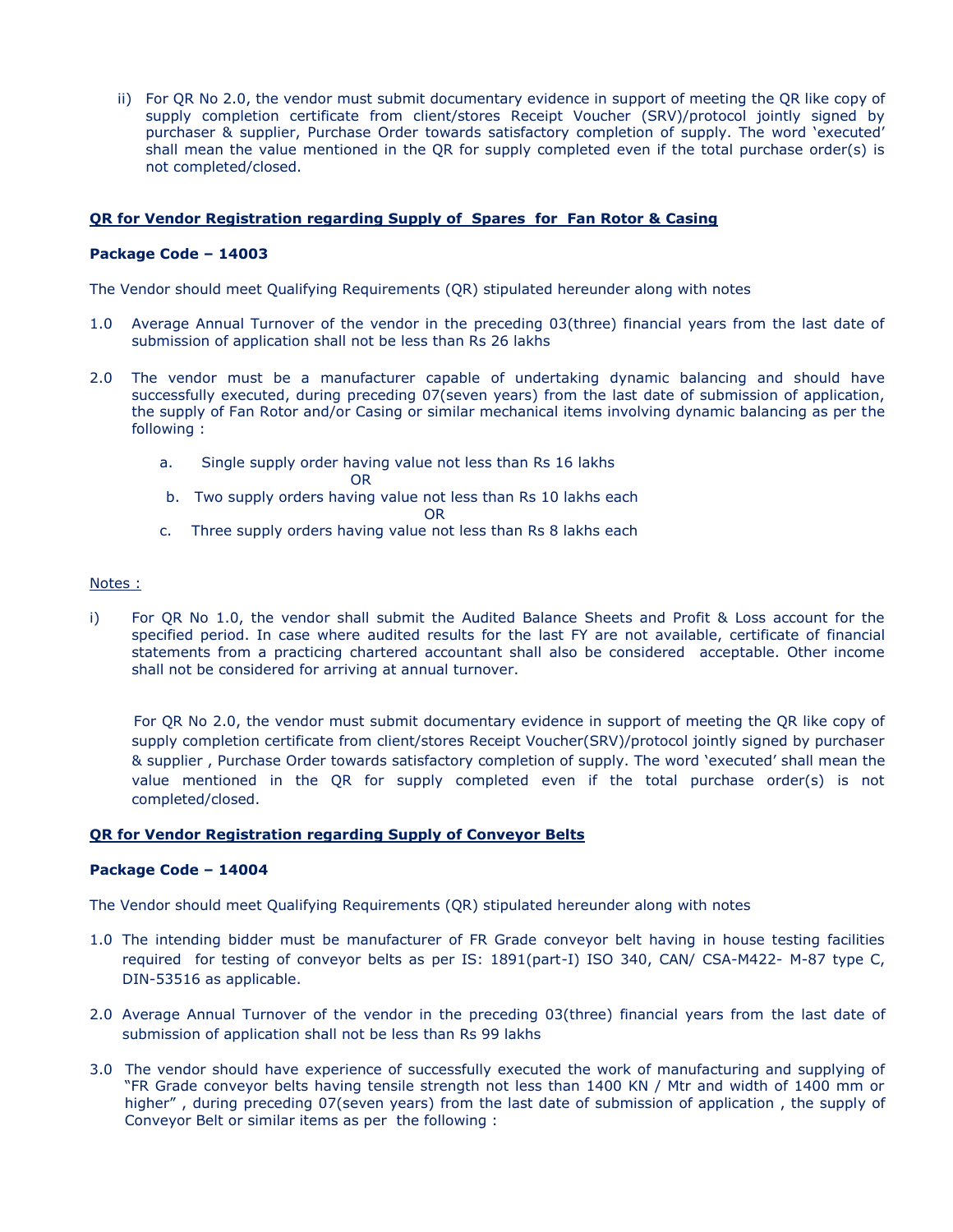- a. Single supply order having value not less than Rs 23 lakhs. OR
- b. Two supply orders having value not less than Rs 14 lakhs each. **ORIGINAL CONTRACT CONTRACT ORIGINAL**

c. Three supply orders having value not less than Rs 12 lakhs each.

#### Notes :

- i) For QR No 2.0 , the vendor shall submit the Audited Balance Sheets and Profit & Loss account for the specified period. In case where audited results for the last FY are not available , certificate of financial statements from a practicing chartered accountant shall also be considered acceptable. Other income shall not be considered for arriving at annual turnover.
- ii) For QR No 3.0 , the vendor must submit documentary evidence in support of meeting the QR like copy of supply completion certificate from client/stores Receipt Voucher(SRV)/protocol jointly signed by purchaser & supplier , Purchase Order towards satisfactory completion of supply. The word 'executed' shall mean the value mentioned in the QR for supply completed even if the total purchase order(s) is not completed/closed.

# **QR for Vendor Registration regarding Supply of Cement**

# **Package Code – 14005**

The Vendor should meet Qualifying Requirements (QR) stipulated hereunder along with notes

- 1.0 Average Annual Turnover of the vendor in the preceding 03(three) financial years from the last date of submission of application shall not be less than Rs 56 lakhs.
- 2.0 The vendor should have successfully executed , during preceding 07(seven years) from the last date of submission of application , the supply of Cement as per the following :
	- a. Single supply order having value not less than Rs 22 lakhs. OR
- b. Two supply orders having value not less than Rs 14 lakhs each. **ORIGINAL CONTRACT CONTRACT OR** 
	- c. Three supply orders having value not less than Rs 11 lakhs each.
- Notes :
	- i) For QR No 1.0 , the vendor shall submit the Audited Balance Sheets and Profit & Loss account for the specified period. In case where audited results for the last FY are not available , certificate of financial statements from a practicing chartered accountant shall also be considered acceptable. Other income shall not be considered for arriving at annual turnover.
	- ii) For QR No 2.0 , the vendor must submit documentary evidence in support of meeting the QR like copy of supply completion certificate from client/stores Receipt Voucher(SRV)/protocol jointly signed by purchaser & supplier , Purchase Order towards satisfactory completion of supply. The word 'executed' shall mean the value mentioned in the QR for supply completed even if the total purchase order(s) is not completed/closed.

#### **QR for Vendor Registration regarding Supply of Concentrated Sulphuric Acid , 98% Conc. For NSPCL, Rourkela**

# **Package Code – 14006**

- 1.0 Average Annual Turnover of the vendor in the preceding 03(three) financial years from the last date of submission of application shall not be less than Rs 20 lakhs.
- 2.0 The vendor should have successfully executed, during preceding 07(seven years) from the last date of submission of application , the supply of Concentrated Sulphuric Acid(98% Conc.) as per IS- 266 – 1993 or latest as per the following :
	- a. Single supply order having value not less than Rs 5 lakhs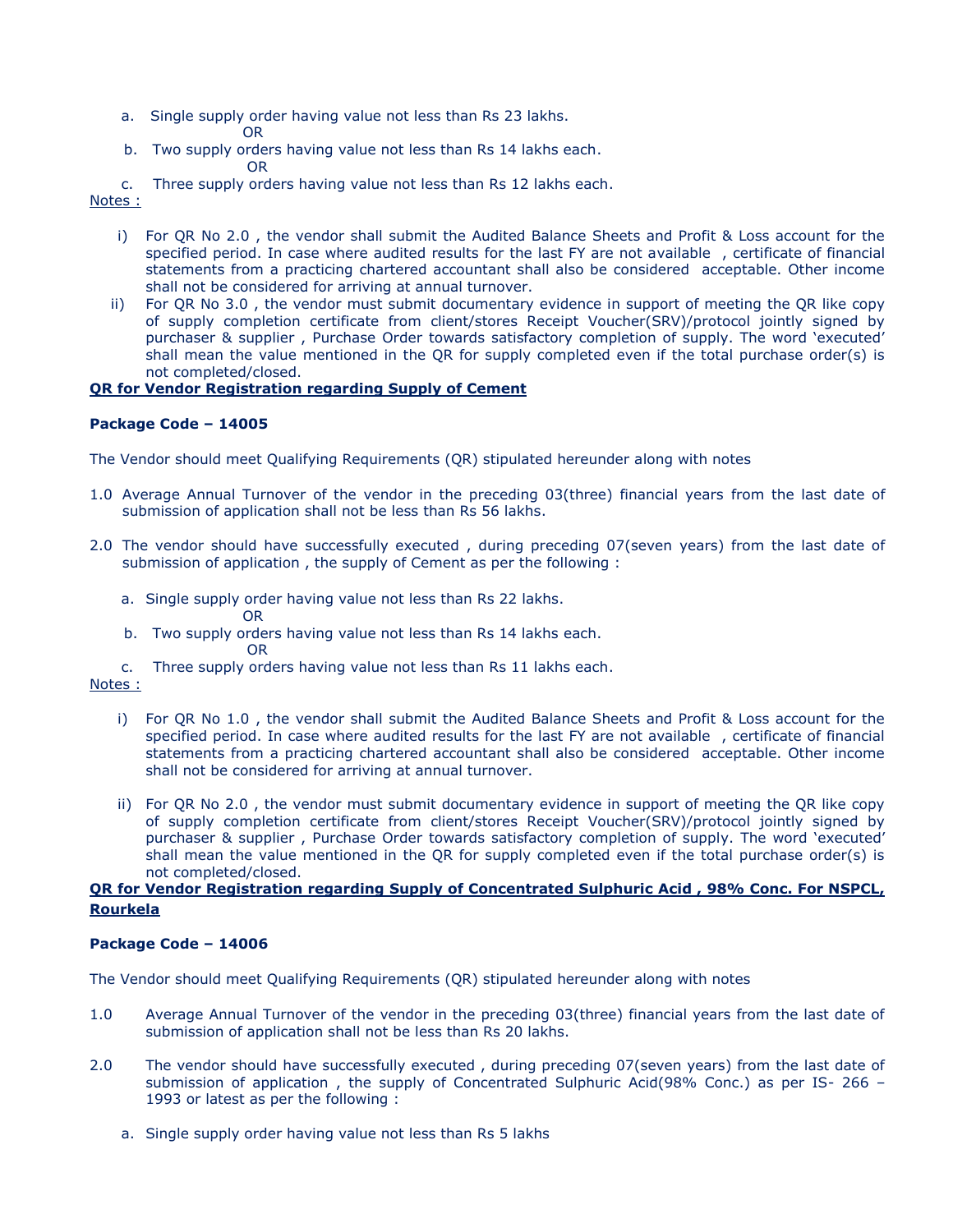OR

- b. Two supply orders having value not less than Rs 3 lakhs each
- **ORIGINAL CONTRACT CONTRACT OR** 
	- c. Three supply orders having value not less than Rs 2 lakhs each

**Notes :**

- i) For QR No 1.0, the vendor shall submit the Audited Balance Sheets and Profit & Loss account for the specified period. In case where audited results for the last FY are not available, certificate of financial statements from a practicing chartered accountant shall also be considered acceptable. Other income shall not be considered for arriving at annual turnover.
- ii) For QR No 2.0, the vendor must submit documentary evidence in support of meeting the QR like copy of supply completion certificate from client/stores Receipt Voucher (SRV)/protocol jointly signed by purchaser & supplier, Purchase Order towards satisfactory completion of supply. The word 'executed' shall mean the value mentioned in the QR for supply completed even if the total purchase order(s) is not completed/closed.

# **QR for Vendor Registration regarding Supply of Hydrogen Gas for NSPCL, Rourkela**

# **Package Code – 14007**

The Vendor should meet Qualifying Requirements (QR) stipulated hereunder along with notes

- 1.0 Average Annual Turnover of the vendor in the preceding 03(three) financial years from the last date of submission of application shall not be less than Rs 11 lakhs
- 2.0 The vendor should have successfully executed, during preceding 07(seven years) from the last date of submission of application , the supply of Hydrogen Gas with minimum hydrogen purity of 99.98% (% by mass volume) produced by electrolysis of water as per the following :
	- a. Single supply order having value not less than Rs 9 lakhs. OR
	- b. Two supply orders having value not less than Rs 6 lakhs each. OR
	- c. Three supply orders having value not less than Rs 4 lakhs each.

# **Notes :**

- i) For QR No 1.0, the vendor shall submit the Audited Balance Sheets and Profit & Loss account for the specified period. In case where audited results for the last FY are not available, certificate of financial statements from a practicing chartered accountant shall also be considered acceptable. Other income shall not be considered for arriving at annual turnover.
- ii) For QR No 2.0, the vendor must submit documentary evidence in support of meeting the QR like copy of supply completion certificate from client/stores Receipt Voucher (SRV)/protocol jointly signed by purchaser & supplier, Purchase Order towards satisfactory completion of supply. The word 'executed' shall mean the value mentioned in the QR for supply completed even if the total purchase order(s) is not completed/closed.

# **QR for Vendor Registration regarding Supply of Coal Burner Fuel Nozzel Tips for NSPCL, Rourkela**

# **Package Code – 14008**

- 1.0 Average Annual Turnover of the vendor in the preceding 03(three) financial years from the last date of submission of application shall not be less than Rs 41 lakhs
- 2.0 The vendor must be a manufacturer and should have successfully executed , during preceding 07(seven years) from the last date of submission of application, the supply of Coal Burner Fuel Nozzel Tips or similar items manufactured by the process involving fabrication and welding as per the following :
	- a) Single supply order having value not less than Rs 14 lakhs OR
	- b) Two supply orders having value not less than Rs 9 lakhs each OR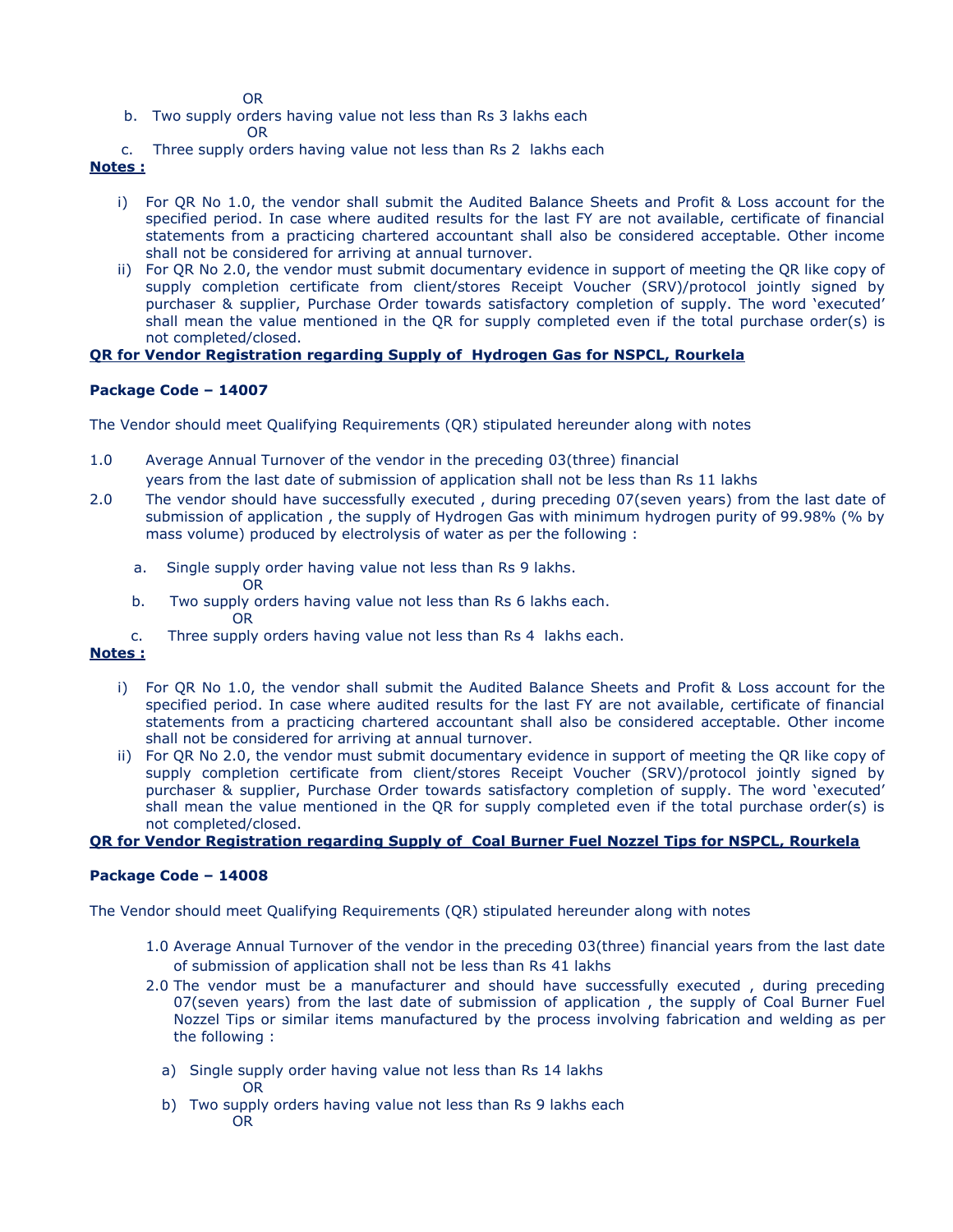c) Three supply orders having value not less than Rs 7 lakhs each

Notes :

- 1. For QR No 1.0, the vendor shall submit the Audited Balance Sheets and Profit & Loss account for the specified period. In case where audited results for the last FY are not available, certificate of financial statements from a practicing chartered accountant shall also be considered acceptable. Other income shall not be considered for arriving at annual turnover.
- 2. For QR No 2.0, the vendor must submit documentary evidence in support of meeting the QR like copy of supply completion certificate from client/stores Receipt Voucher (SRV)/protocol jointly signed by purchaser & supplier, Purchase Order towards satisfactory completion of supply. The word 'executed' shall mean the value mentioned in the QR for supply completed even if the total purchase order(s) is not completed/closed.

# **QR for Vendor Registration regarding Supply of Coal Burner Fuel Nozzle for NSPCL, Rourkela**

# **Package Code – 14009**

The Vendor should meet Qualifying Requirements (QR) stipulated hereunder along with notes

- 1.0 Average Annual Turnover of the vendor in the preceding 03(three) financial years from the last date of submission of application shall not be less than Rs 66 lakhs
- 2.0 The vendor must be a manufacturer and should have successfully executed, during preceding 07(seven years) from the last date of submission of application, the supply of Coal Burner Fuel Nozzel or similar items manufactured by the process involving fabrication as per the following :
- a) Single supply order having value not less than Rs 9 lakhs

#### OR

b) Two supply orders having value not less than Rs 6 lakhs each

**ORIGINAL CONTRACT CONTRACT ORIGINAL** 

c) Three supply orders having value not less than Rs 4 lakhs each

#### **Notes :**

- 1. For QR No 1.0, the vendor shall submit the Audited Balance Sheets and Profit & Loss account for the specified period. In case where audited results for the last FY are not available, certificate of financial statements from a practicing chartered accountant shall also be considered acceptable. Other income shall not be considered for arriving at annual turnover.
- 2. For QR No 2.0, the vendor must submit documentary evidence in support of meeting the QR like copy of supply completion certificate from client/stores Receipt Voucher (SRV)/protocol jointly signed by purchaser & supplier, Purchase Order towards satisfactory completion of supply. The word 'executed' shall mean the value mentioned in the QR for supply completed even if the total purchase order(s) is not completed/closed.

# **B.For Services ( Works)**

# **QR for Vendor Registration regarding Misc. Electrical Maintenance for NSPCL, Rourkela**

# **Package Code – 14010**

- 1.0. Average Annual Turnover of the vendor in the preceding 03(three) financial years from the last date of submission of application shall not be less than Rs 27 lakhs.
- 2.0 The vendor should have executed similar works, during preceding 07(seven years) from the last date of submission of application as per the following :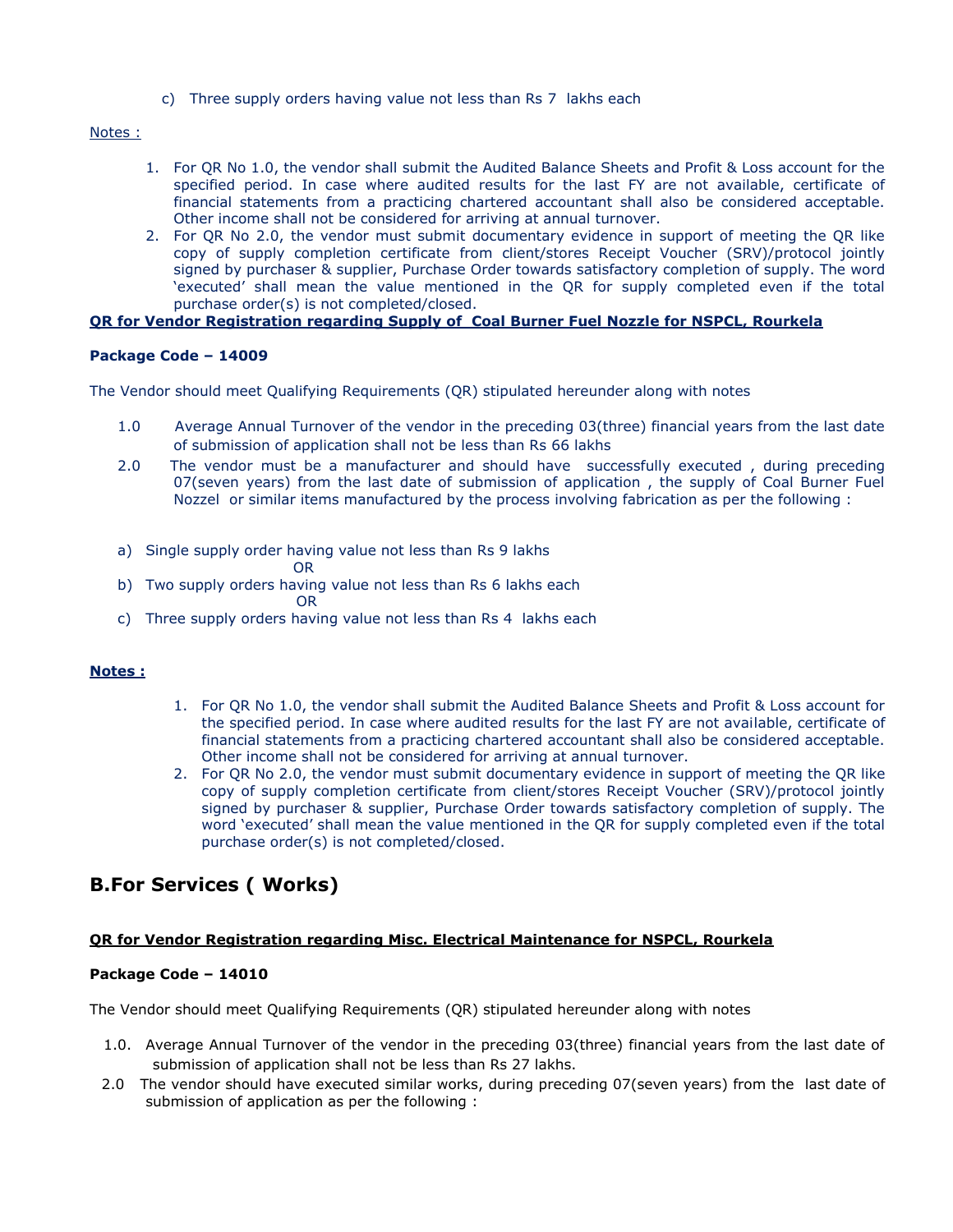a) Single works order having value not less than Rs 21 lakhs

OR

b) Two works orders having value not less than Rs 14 lakhs each OR

c) Three works orders having value not less than Rs 11 lakhs each Notes :

- 1. For QR No 1.0, the vendor shall submit the Audited Balance Sheets and Profit & Loss account for the specified period. In case where audited results for the last FY are not available, certificate of financial statements from a practicing chartered accountant shall also be considered acceptable. Other income shall not be considered for arriving at annual turnover.
- 2. For QR No 2.0, the vendor must submit documentary evidence in support of meeting the QR like copy of completion certificate from client/protocol jointly signed by the owner and the contractor/proof of certificate of final bill payment. The word executed means that the bidder should have achieved the progress specified in the QR even if the total contract is not completed / closed. The same shall be supported by documentary evidence issued by the owner.
- 3. Similar works means: The vendor should have carried out electrical maintenance job in LT/HT switchgear, lighting, actuators job/ ESP in Power Plant or any process plant.
- 4. The agencies should have valid HT (electrical ) licence.

# **QR for Vendor Registration regarding Biennial Maintenance contract for Package ACs and evaporative cooling Fans at NSPCL, Rourkela**

# **Package Code – 14011**

The Vendor should meet Qualifying Requirements (QR) stipulated hereunder along with notes

- 1.0 Average Annual Turnover of the vendor in the preceding 03(three) financial years from the last date of submission of application shall not be less than Rs 7 lakhs.
- 2.0 The vendor should have executed similar works, during preceding 07(seven years) from the last date of submission of application as per the following:
	- i. Single work order having value not less than Rs 11 lakhs
		- OR
	- ii. Two work orders having value not less than Rs 7 lakhs each OR
	- iii. Three work orders having value not less than Rs 6 lakhs each

Notes :

For QR No 1.0, the vendor shall submit the Audited Balance Sheets and Profit & Loss account for the specified period. In case where audited results for the last FY are not available, certificate of financial statements from a practicing chartered accountant shall also be considered acceptable. Other income shall not be considered for arriving at annual turnover.

For QR No 2.0, the vendor must submit documentary evidence in support of meeting the QR like copy of completion certificate from client/protocol jointly signed by the owner and the contractor/proof of certificate of final bill payment. The word executed means that the bidder should have achieved the progress specified in the QR even if the total contract is not completed / closed. The same shall be supported by documentary evidence issued by the owner.

Similar works means: The vendor should have carried out work of Maintenance of Package AC plants of capacity 20 TR or above in any process plant/ establishment.

# **QR for Vendor Registration regarding Binneal Maintenance HT/LT Motor and Transformers for NSPCL, Rourkela**

# **Package Code – 14012**

The Vendor should meet Qualifying Requirements (QR) stipulated hereunder along with notes

1.0 Average Annual Turnover of the vendor in the preceding 03(three) financial years from the last date of submission of application shall not be less than Rs 16 lakhs.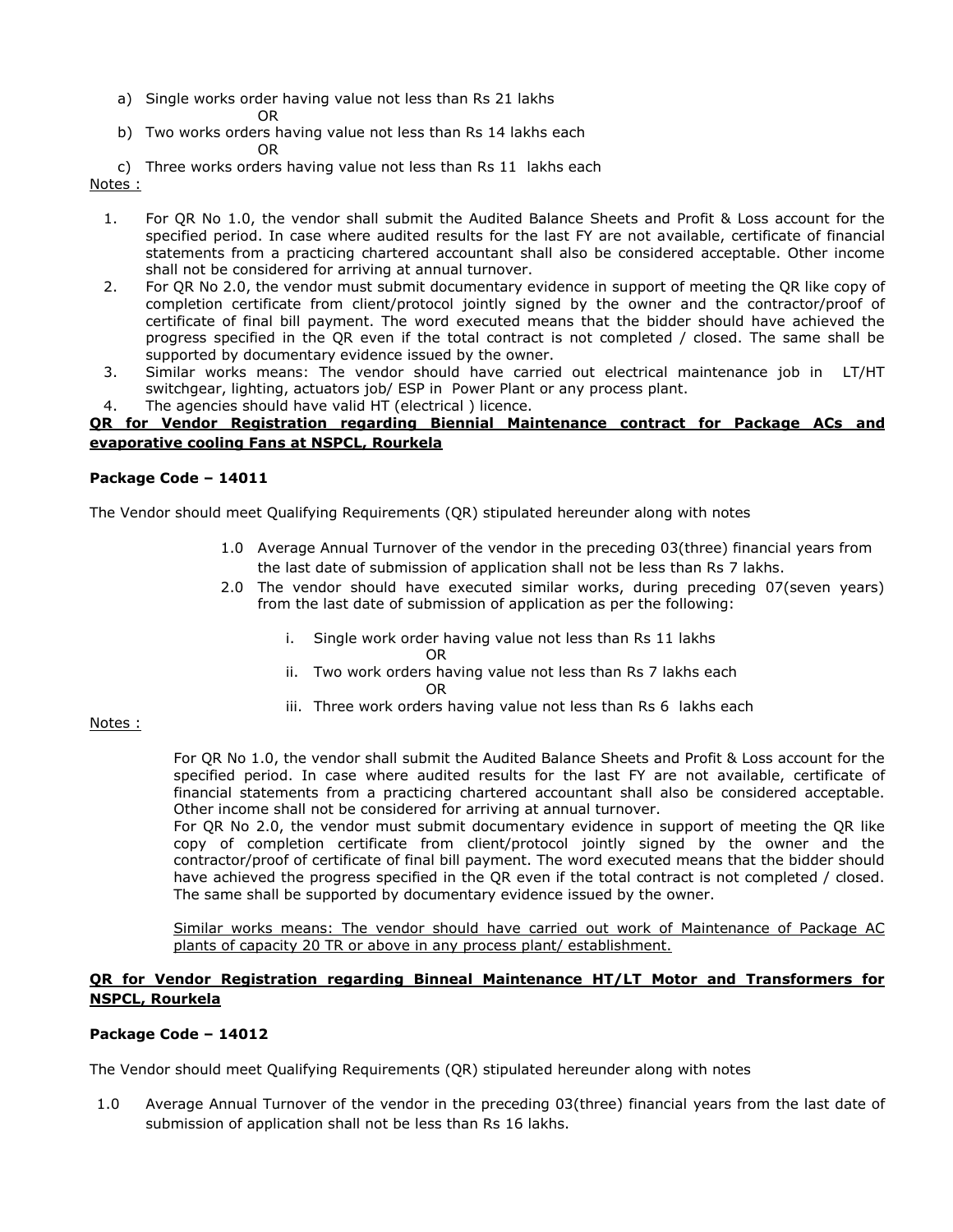- 2.0 The vendor should have executed similar works, during preceding 07(seven years) from the last date of submission of application as per the following :
	- a) Single works order having value not less than Rs 26 lakhs

OR

b) Two works orders having value not less than Rs 16 lakhs each

OR

c) Three works orders having value not less than Rs 13 lakhs each Notes :

- 1. For QR No 1.0, the vendor shall submit the Audited Balance Sheets and Profit & Loss account for the specified period. In case where audited results for the last FY are not available, certificate of financial statements from a practicing chartered accountant shall also be considered acceptable. Other income shall not be considered for arriving at annual turnover.
- 2. For QR No 2.0, the vendor must submit documentary evidence in support of meeting the QR like copy of completion certificate from client/protocol jointly signed by the owner and the contractor/proof of certificate of final bill payment. The word executed means that the bidder should have achieved the progress specified in the QR even if the total contract is not completed / closed. The same shall be supported by documentary evidence issued by the owner.

 Similar works means: The vendor should have carried out Maintenance of HT/LT Motors or Maintenance of HT/LT Transformer .

3. The agencies should have valid HT (electrical ) licence.

# **QR for Vendor Registration regarding AMC of C&I equipments at NSPCL , Rourkela**

# **Package Code – 14013**

The Vendor should meet Qualifying Requirements (QR) stipulated hereunder along with notes

- 1.0. Average Annual Turnover of the vendor in the preceding 03(three) financial years from the last date of submission of application shall not be less than Rs 18 lakhs.
- 2.0. The vendor should have executed similar works, during preceding 07(seven years) from the last date of submission of application as per the following :
	- a) Single works order having value not less than Rs 15 lakhs.
		- OR
	- b) Two works orders having value not less than Rs 09 lakhs each.

# OR

c) Three works orders having value not less than Rs 8 lakhs each .

# Notes :

- 1. For QR No 1.0, the vendor shall submit the Audited Balance Sheets and Profit & Loss account for the specified period. In case where audited results for the last FY are not available, certificate of financial statements from a practicing chartered accountant shall also be considered acceptable. Other income shall not be considered for arriving at annual turnover.
- 2. For QR No 2.0, the vendor must submit documentary evidence in support of meeting the QR like copy of completion certificate from client/protocol jointly signed by the owner and the contractor/proof of certificate of final bill payment. The word executed means that the bidder should have achieved the progress specified in the QR even if the total contract is not completed / closed. The same shall be supported by documentary evidence issued by the owner.
- 3. Similar works means: The vendor should have carried out maintenance of C&I equipments, repair of electronic card/ job of thermal power plant unit size  $> = 60$  MW as main contractor or sub agency of main contractor.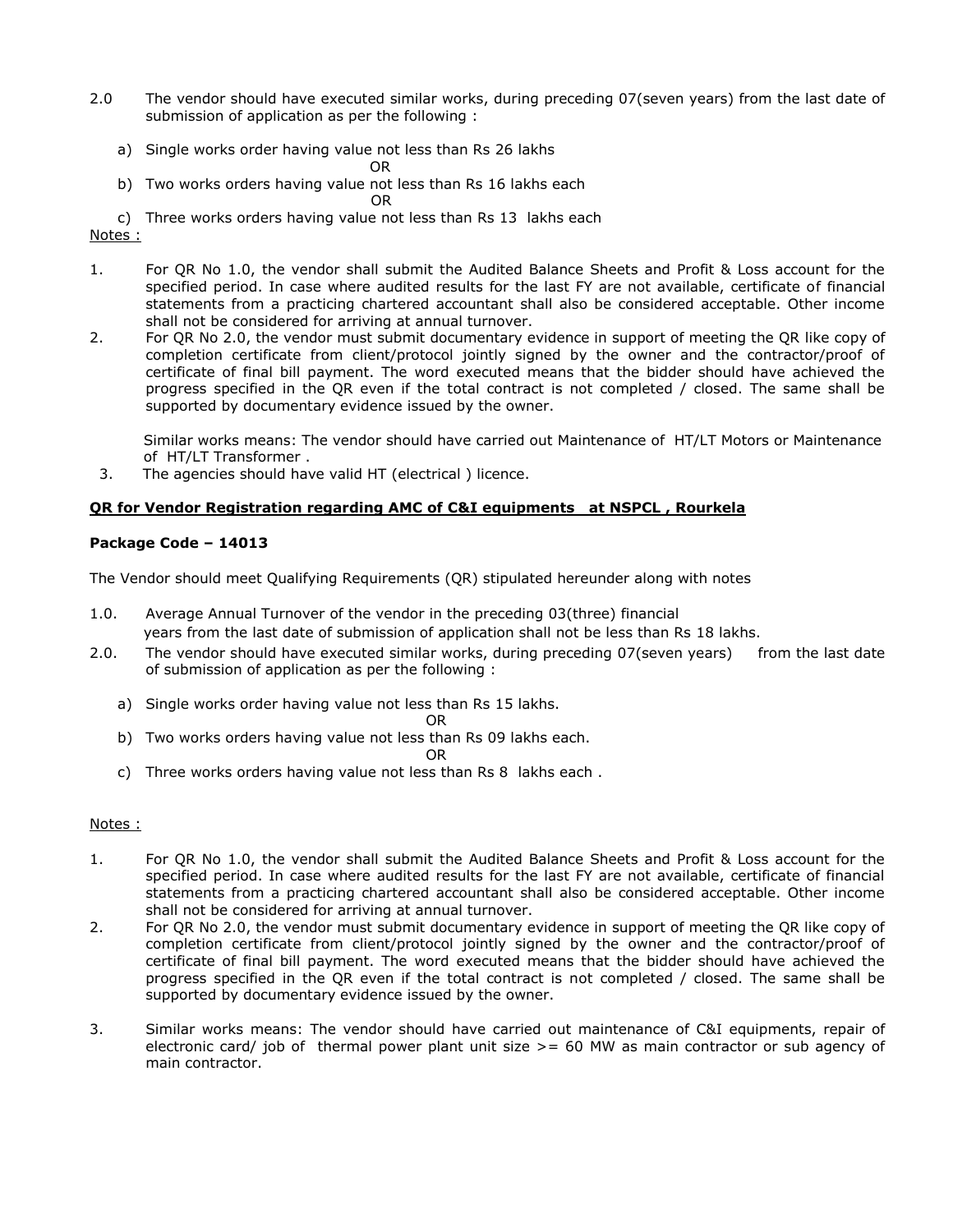# **QR for Vendor Registration regarding Manufacturing of Ash Brick for NSPCL, Rourkela**

# **Package Code – 14014**

The Vendor should meet Qualifying Requirements (QR) stipulated hereunder along with notes

- 1. Average Annual Turnover of the vendor in the preceding 03(three) financial years from the last date of submission of application shall not be less than Rs 18 lakhs.
- 2. The vendor should have executed similar works, during preceding 07(seven years) from the last date of submission of application as per the following :
	- a) Single works order having value not less than Rs 14 lakhs
	- OR b) Two works orders having value not less than Rs 9 lakhs each

#### OR

- c) Three works orders having value not less than Rs 7 lakhs each
- Notes :
- 1. For QR No 1.0, the vendor shall submit the Audited Balance Sheets and Profit & Loss account for the specified period. In case where audited results for the last FY are not available, certificate of financial statements from a practicing chartered accountant shall also be considered acceptable. Other income shall not be considered for arriving at annual turnover.
- 2. For QR No 2.0, the vendor must submit documentary evidence in support of meeting the QR like copy of completion certificate from client/protocol jointly signed by the owner and the contractor/proof of certificate of final bill payment. The word executed means that the bidder should have achieved the progress specified in the QR even if the total contract is not completed / closed. The same shall be supported by documentary evidence issued by the owner.
- 3. Similar works means: The agency should have executed manufacturing of Fly Ash Brick with facility( like ash brick machine premises etc. ) provided by owner.

Or

4. The agency should be a manufacturer of fly ash brick having their own machine/ Premises and having manufacturing at lease 12,00,000 brick per year. They have to submit the relevant document like sale order copy / Invoices etc. In such case the QR criteria as cited under clause 2 above will not be mandatory.

#### **QR for Vendor Registration regarding Pressure parts maintenance at NSPCL , Rourkela**

# **Package Code – 14015**

The Vendor should meet Qualifying Requirements (QR) stipulated hereunder along with notes

- 1. Average Annual Turnover of the vendor in the preceding 03(three) financial years from the last date of submission of application shall not be less than Rs 28 lakhs.
- 2. The vendor should have executed similar works, during preceding 07(seven years) from the last date of submission of application as per the following :
	- a) Single works order having value not less than Rs 23 lakhs

OR

b) Two works orders having value not less than Rs 14 lakhs each

OR

c) Three works orders having value not less than Rs 12 lakhs each

Notes :

1. For QR No 1.0, the vendor shall submit the Audited Balance Sheets and Profit & Loss account for the specified period. In case where audited results for the last FY are not available, certificate of financial statements from a practicing chartered accountant shall also be considered acceptable. Other income shall not be considered for arriving at annual turnover.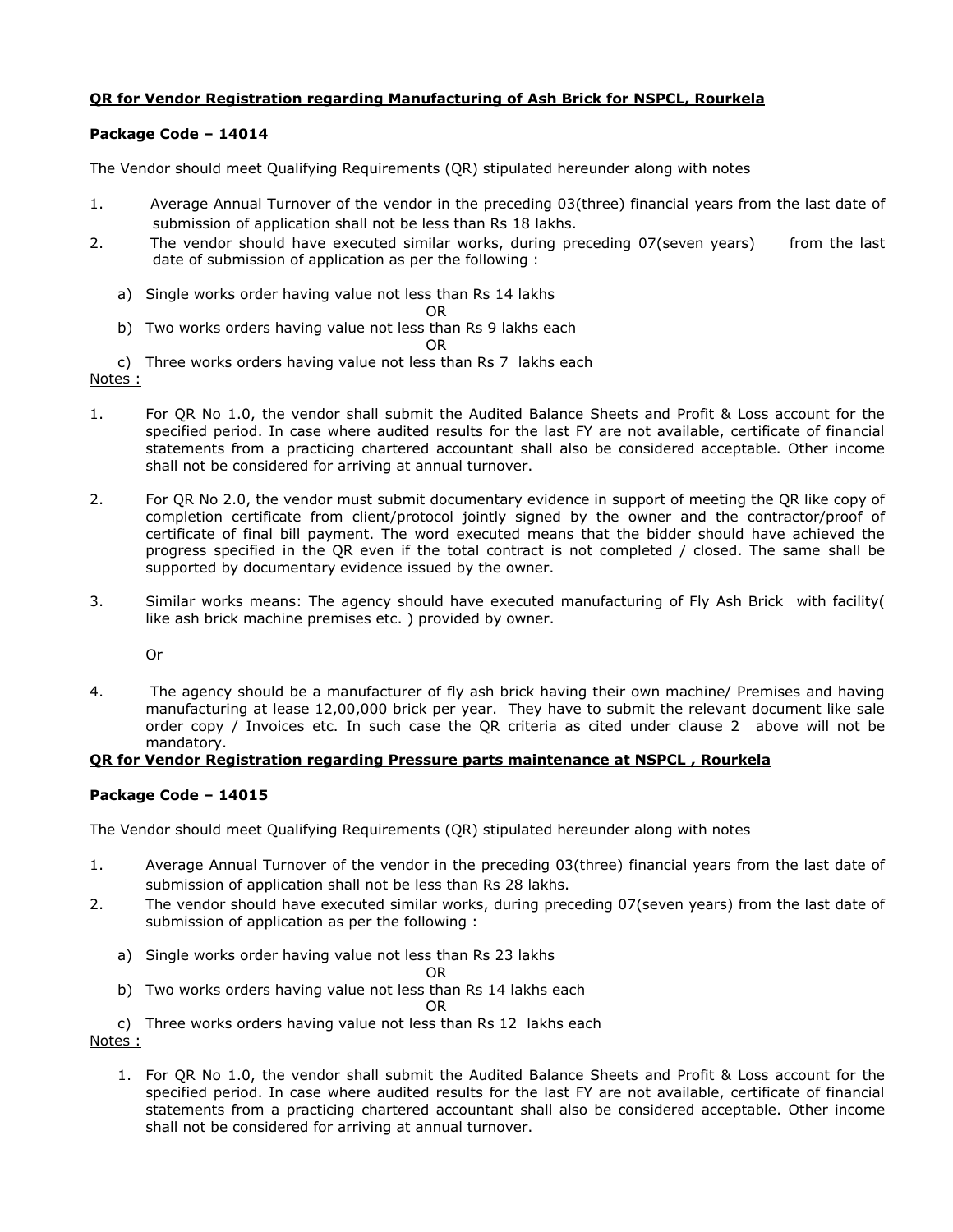- 2. For QR No 2.0, the vendor must submit documentary evidence in support of meeting the QR like copy of completion certificate from client/protocol jointly signed by the owner and the contractor/proof of certificate of final bill payment. The word executed means that the bidder should have achieved the progress specified in the QR even if the total contract is not completed / closed. The same shall be supported by documentary evidence issued by the owner.
- 3. Similar works means: The vendor should have carried out Annual maintenance / Overhauling of pressure parts of boilers having capacity >= 60 MW. In any coal fired thermal power plant.

# **QR for Vendor Registration regarding AMC of coal and oil firing at NSPCL , Rourkela**

#### **Package Code – 14016**

The Vendor should meet Qualifying Requirements (QR) stipulated hereunder along with notes

- 1. Average Annual Turnover of the vendor in the preceding 03(three) financial years from the last date of submission of application shall not be less than Rs 27 lakhs.
- 2. The vendor should have executed similar works, during preceding 07(seven years) from the last date of submission of application as per the following :
	- a) Single works order having value not less than Rs 22 lakhs
		- OR
	- b) Two works orders having value not less than Rs 14 lakhs each

OR

c) Three works orders having value not less than Rs 11 lakhs each

#### **Notes :**

- 1. For QR No 1.0, the vendor shall submit the Audited Balance Sheets and Profit & Loss account for the specified period. In case where audited results for the last FY are not available, certificate of financial statements from a practicing chartered accountant shall also be considered acceptable. Other income shall not be considered for arriving at annual turnover.
- 2. For QR No 2.0, the vendor must submit documentary evidence in support of meeting the QR like copy of completion certificate from client/protocol jointly signed by the owner and the contractor/proof of certificate of final bill payment. The word executed means that the bidder should have achieved the progress specified in the QR even if the total contract is not completed / closed. The same shall be supported by documentary evidence issued by the owner.
- 3. Similar works means: The vendor should have carried out Annual maintenance / Overhauling of coal and oil firing equipments in boilers having capacity  $>= 60$  MW. In any coal fired thermal power plant. **QR for Vendor Registration regarding AMC of Milling and rotary equipments at NSPCL , Rourkela**

#### **Package Code – 14017**

The Vendor should meet Qualifying Requirements (QR) stipulated hereunder along with notes

- 1.0. Average Annual Turnover of the vendor in the preceding 03(three) financial years from the last date of submission of application shall not be less than Rs 36 lakhs.
- 2.0. The vendor should have executed similar works, during preceding 07(seven years) from the last date of submission of application as per the following :
	- a) Single works order having value not less than Rs 29 lakhs

OR

b) Two works orders having value not less than Rs 18 lakhs each

OR

c) Three works orders having value not less than Rs 15 lakhs each

#### **Notes :**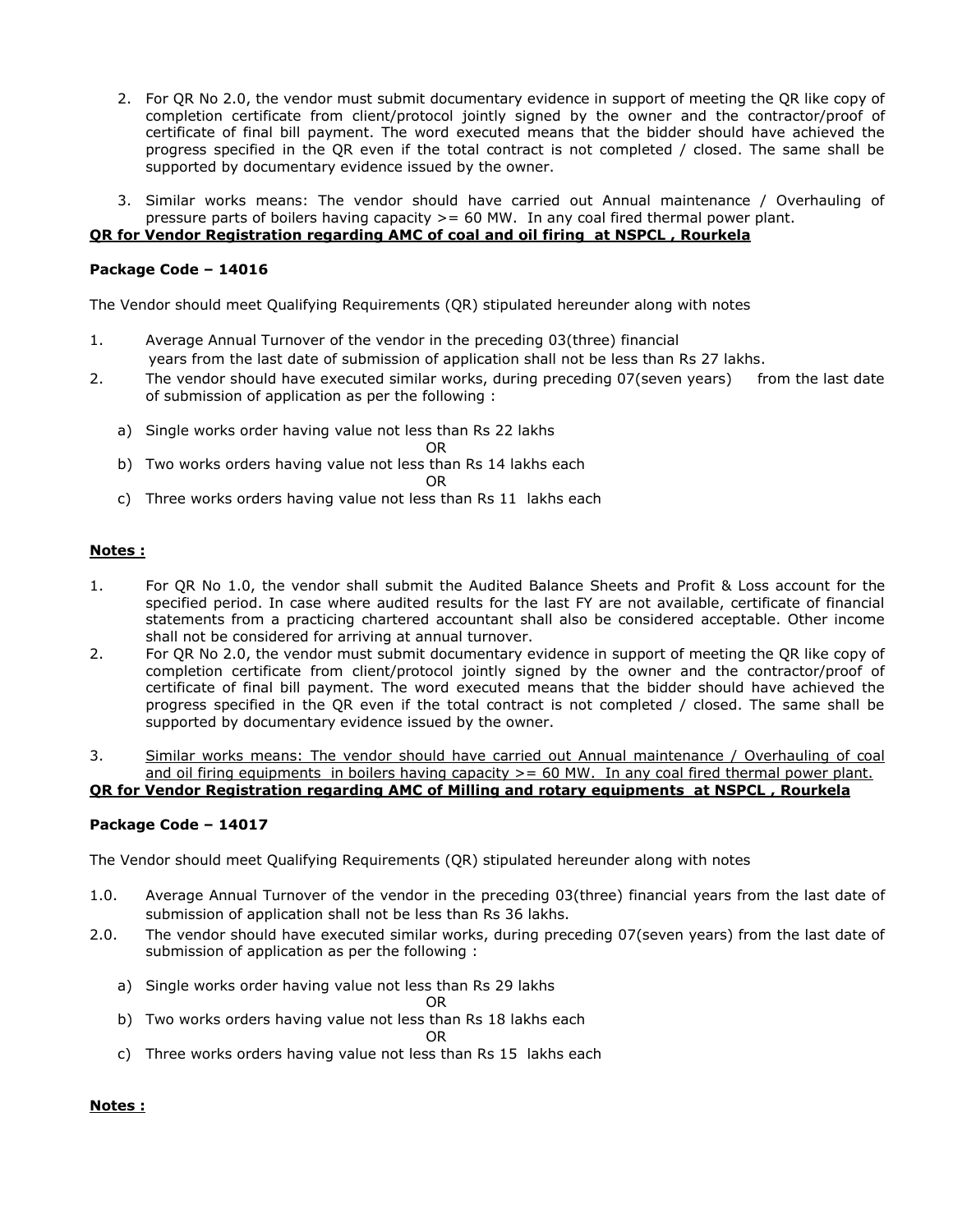- 1. For QR No 1.0, the vendor shall submit the Audited Balance Sheets and Profit & Loss account for the specified period. In case where audited results for the last FY are not available, certificate of financial statements from a practicing chartered accountant shall also be considered acceptable. Other income shall not be considered for arriving at annual turnover.
- 2. For QR No 2.0, the vendor must submit documentary evidence in support of meeting the QR like copy of completion certificate from client/protocol jointly signed by the owner and the contractor/proof of certificate of final bill payment. The word executed means that the bidder should have achieved the progress specified in the QR even if the total contract is not completed / closed. The same shall be supported by documentary evidence issued by the owner.
- 3. Similar works means: The vendor should have carried out Annual maintenance / Overhauling of coal mill / ID Fan, FD Fans, PA fans / APH in boilers having capacity  $>= 60$  MW. In any coal fired thermal power plant.

# **QR for Vendor Registration regarding AMC of TG and off site equipments at NSPCL, Rourkela**

#### **Package Code – 14018**

The Vendor should meet Qualifying Requirements (QR) stipulated hereunder along with notes

- 1.0 Average Annual Turnover of the vendor in the preceding 03(three) financial years from the last date of submission of application shall not be less than Rs 26 lakhs.
- 2.0 The vendor should have executed similar works, during preceding 07(seven years) from the last date of submission of application as per the following:
	- i. Single work order having value not less than Rs 21 lakhs
		- OR
	- ii. Two work orders having value not less than Rs 13 lakhs each OR
	- iii. Three work orders having value not less than Rs 11 lakhs each

#### Notes :

For QR No 1.0, the vendor shall submit the Audited Balance Sheets and Profit & Loss account for the specified period. In case where audited results for the last FY are not available, certificate of financial statements from a practicing chartered accountant shall also be considered acceptable. Other income shall not be considered for arriving at annual turnover.

For QR No 2.0, the vendor must submit documentary evidence in support of meeting the QR like copy of completion certificate from client/protocol jointly signed by the owner and the contractor/proof of certificate of final bill payment. The word executed means that the bidder should have achieved the progress specified in the QR even if the total contract is not completed / closed. The same shall be supported by documentary evidence issued by the owner.

Similar works means: The vendor should have carried out Annual maintenance of Turbine auxiliaries and offsite equipments such as Centrifugal pumps/ Vertical Turbine pumps/ Blowers/ Heat exchangers/ DM plant equipments/ Cooling Towers etc in a thermal power plant having capacity  $>= 60$  MW.

#### **QR for Vendor Registration regarding BMC of Rubber lining, FRP Lining and Other associated jobs in DM Plant at NSPCL, Rourkela**

#### **Package Code – 14019**

- 1.0 Average Annual Turnover of the vendor in the preceding 03(three) financial years from the last date of submission of application shall not be less than Rs 7 lakhs.
- 2.0 The vendor should have executed similar works, during preceding 07(seven years) from the last date of submission of application as per the following:
	- iv. Single work order having value not less than Rs 10 lakhs OR
	- v. Two work orders having value not less than Rs 7 lakhs each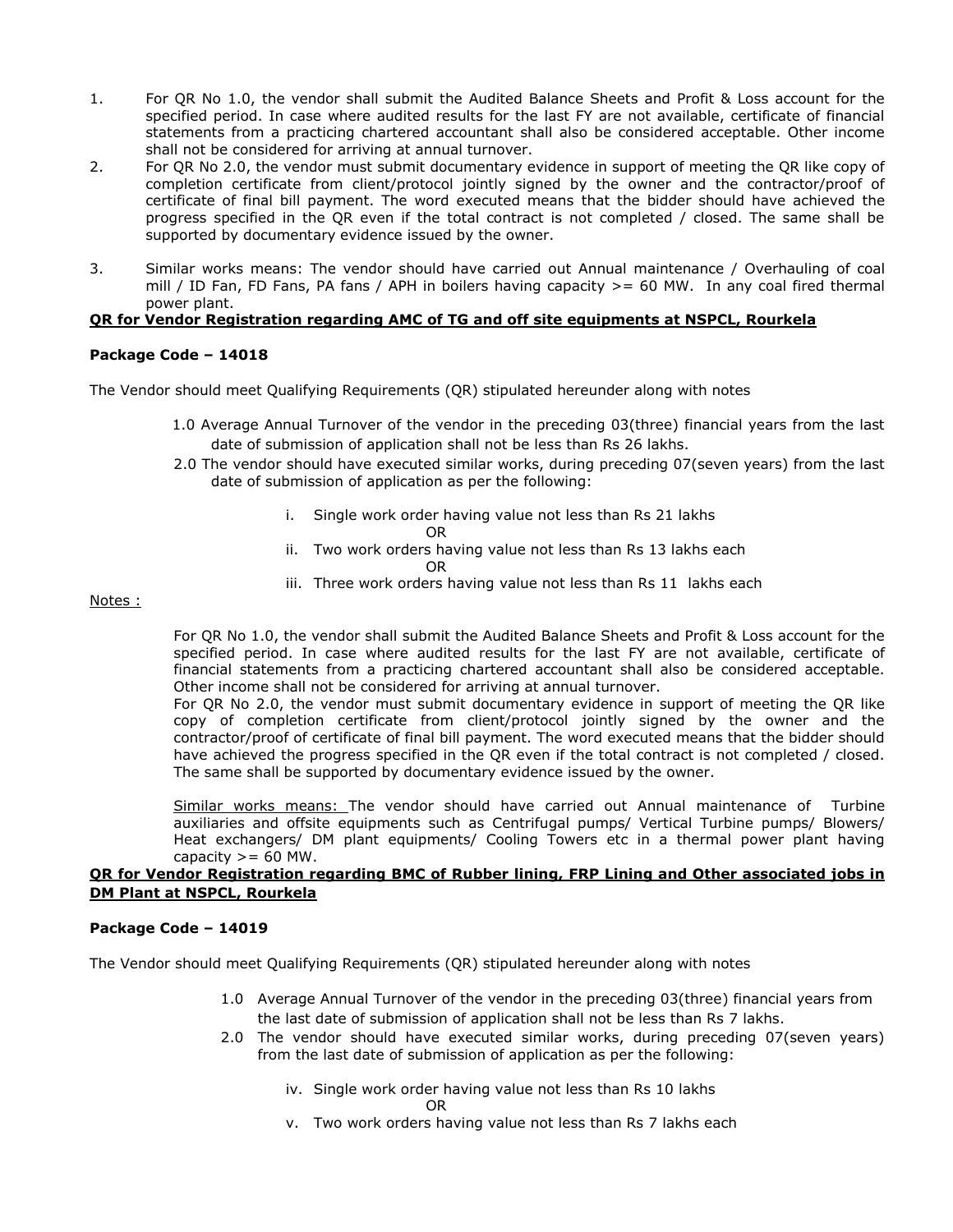#### vi. Three work orders having value not less than Rs 5 lakhs each

Notes :

For QR No 1.0, the vendor shall submit the Audited Balance Sheets and Profit & Loss account for the specified period. In case where audited results for the last FY are not available, certificate of financial statements from a practicing chartered accountant shall also be considered acceptable. Other income shall not be considered for arriving at annual turnover.

For QR No 2.0, the vendor must submit documentary evidence in support of meeting the QR like copy of completion certificate from client/protocol jointly signed by the owner and the contractor/proof of certificate of final bill payment. The word executed means that the bidder should have achieved the progress specified in the QR even if the total contract is not completed / closed. The same shall be supported by documentary evidence issued by the owner.

Similar works means: The vendor should have carried out work of Rubber lining/ FRP Lining/ Epoxy Painting/ Inspection of DM Plant vessels etc in a Thermal power Plant having Capacity >= 60MW.

# **QR for Vendor Registration regarding Deployment of Back hoe excavator & Tipper at NSPCL , Rourkela**

#### **Package Code – 14020**

The Vendor should meet Qualifying Requirements (QR) stipulated hereunder along with notes

- 1.0. Average Annual Turnover of the vendor in the preceding 03(three) financial years from the last date of submission of application shall not be less than Rs 24 lakhs.
- 2.0. The vendor should have executed similar works, during preceding 07(seven years) from the last date of submission of application as per the following :
	- a) Single works order having value not less than Rs 19 lakhs.

OR

b) Two works orders having value not less than Rs 12 lakhs each.

OR

c) Three works orders having value not less than Rs 10 lakhs each.

#### Notes :

- 1. For QR No 1.0, the vendor shall submit the Audited Balance Sheets and Profit & Loss account for the specified period. In case where audited results for the last FY are not available, certificate of financial statements from a practicing chartered accountant shall also be considered acceptable. Other income shall not be considered for arriving at annual turnover.
- 2. For QR No 2.0, the vendor must submit documentary evidence in support of meeting the QR like copy of completion certificate from client/protocol jointly signed by the owner and the contractor/proof of certificate of final bill payment. The word executed means that the bidder should have achieved the progress specified in the QR even if the total contract is not completed / closed. The same shall be supported by documentary evidence issued by the owner.
- 3. Similar works means: The vendor should have carried out Deployment of Tipper & JCB Exavator in any thermal plant / process plant/ Ash evacuation work/ earth work etc . The agency should have their own tipper & JCB excavator.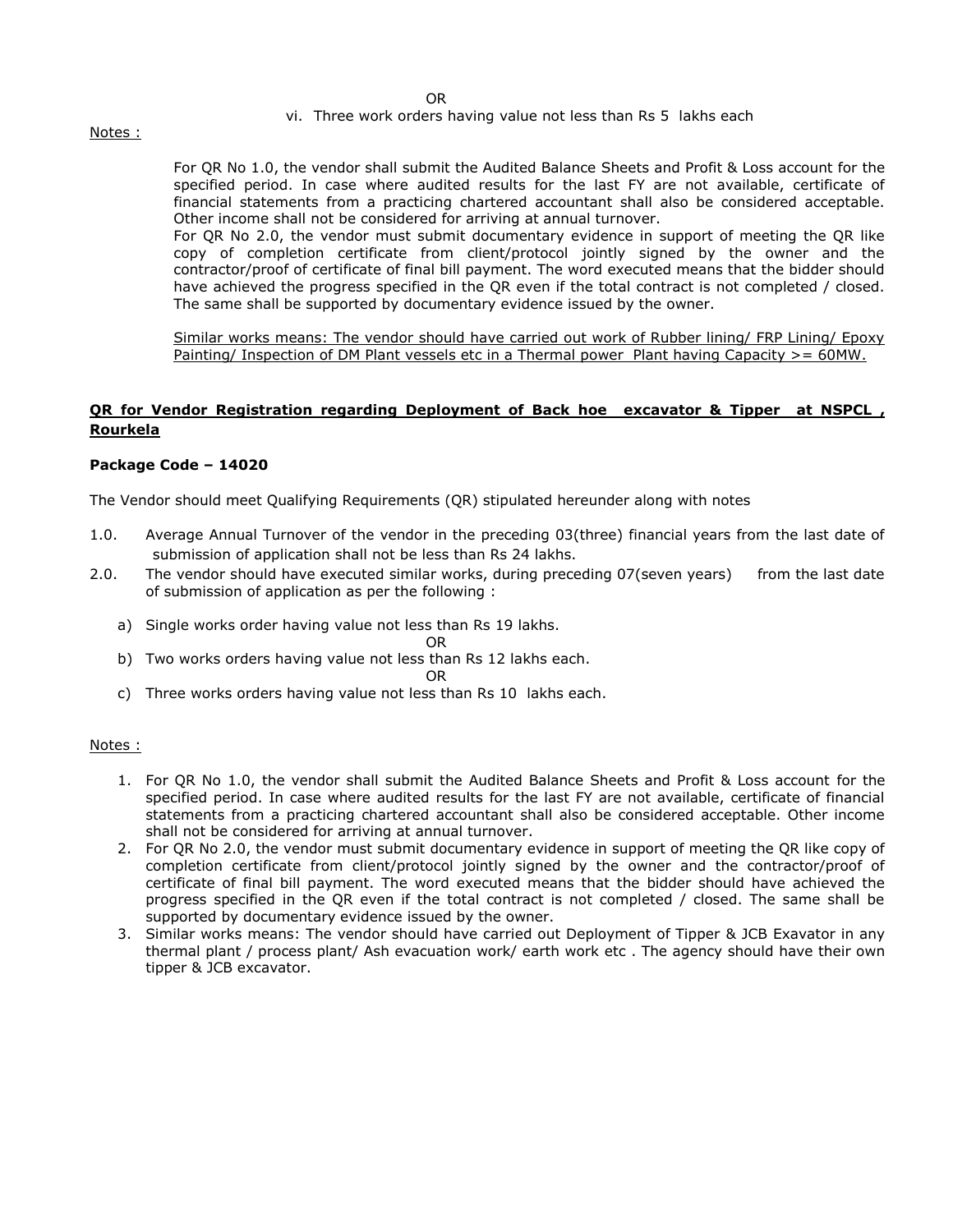# **QR for Vendor Registration regarding BMC of Conveyor Belt laying , jointing, patching and pully lagging at NSPCL , Rourkela**

# **Package Code – 14021**

The Vendor should meet Qualifying Requirements (QR) stipulated hereunder along with notes

- 1.0. Average Annual Turnover of the vendor in the preceding 03(three) financial years from the last date of submission of application shall not be less than Rs 11 lakhs.
- 2.0. The vendor should have executed similar works, during preceding 07(seven years) from the last date of submission of application as per the following :
	- a) Single works order having value not less than Rs 18 lakhs OR
	- b) Two works orders having value not less than Rs 11 lakhs each

OR

c) Three works orders having value not less than Rs 9 lakhs each

#### Notes :

- 1. For QR No 1.0, the vendor shall submit the Audited Balance Sheets and Profit & Loss account for the specified period. In case where audited results for the last FY are not available, certificate of financial statements from a practicing chartered accountant shall also be considered acceptable. Other income shall not be considered for arriving at annual turnover.
- 2. For QR No 2.0, the vendor must submit documentary evidence in support of meeting the QR like copy of completion certificate from client/protocol jointly signed by the owner and the contractor/proof of certificate of final bill payment. The word executed means that the bidder should have achieved the progress specified in the QR even if the total contract is not completed / closed. The same shall be supported by documentary evidence issued by the owner.
- 3. Similar works means: The vendor should have carried out maintenance contract for conveyor belt lying, jointing, patching and pully lagging of thermal power plant / steel plant/ coal mines coal process industries as main contractor or sub agency of main contractor.

# **QR for Vendor Registration regarding AMC of CHP equipments and conveyor at NSPCL , Rourkela**

# **Package Code – 14022**

The Vendor should meet Qualifying Requirements (QR) stipulated hereunder along with notes

- 1.0. Average Annual Turnover of the vendor in the preceding 03(three) financial years from the last date of submission of application shall not be less than Rs 25 lakhs.
- 2.0. The vendor should have executed similar works, during preceding 07(seven years) from the last date of submission of application as per the following :
	- a) Single works order having value not less than Rs 20 lakhs

#### OR

b) Two works orders having value not less than Rs 13 lakhs each

#### OR

c) Three works orders having value not less than Rs 10 lakhs each

# Notes :

1. For QR No 1.0, the vendor shall submit the Audited Balance Sheets and Profit & Loss account for the specified period. In case where audited results for the last FY are not available, certificate of financial statements from a practicing chartered accountant shall also be considered acceptable. Other income shall not be considered for arriving at annual turnover.